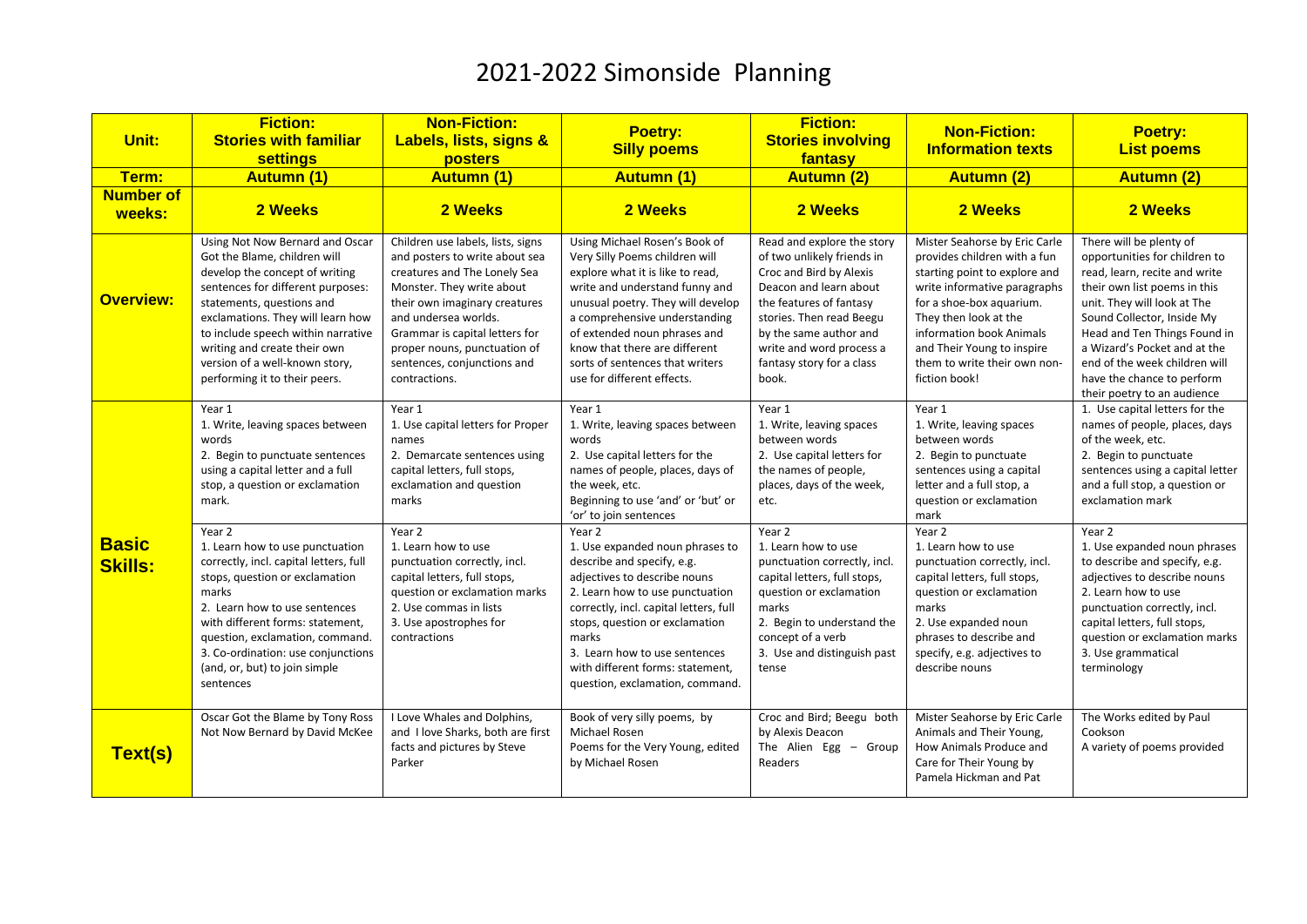| Unit:                         | <b>Fiction:</b><br><b>Traditional Tales</b>                                                                                                                                                                                                                                                    | <b>Non-Fiction:</b><br><b>Instructions and lists</b>                                                                                                                                                                                                                       | <b>Poetry:</b><br><b>Title</b>                                                                                                                                                                                                                                                                                                                                                                                                                                                                                     | <b>Fiction:</b><br><b>Stories about</b><br>feelings                                                                                                                                                                                                                                                                                                         | <b>Non-Fiction:</b><br><b>Recounts</b>                                                                                                                                                                                                                                                                              | <b>Poetry:</b><br>Poems with elements of<br>fantasy and humour                                                                                                                                                                                                                       |
|-------------------------------|------------------------------------------------------------------------------------------------------------------------------------------------------------------------------------------------------------------------------------------------------------------------------------------------|----------------------------------------------------------------------------------------------------------------------------------------------------------------------------------------------------------------------------------------------------------------------------|--------------------------------------------------------------------------------------------------------------------------------------------------------------------------------------------------------------------------------------------------------------------------------------------------------------------------------------------------------------------------------------------------------------------------------------------------------------------------------------------------------------------|-------------------------------------------------------------------------------------------------------------------------------------------------------------------------------------------------------------------------------------------------------------------------------------------------------------------------------------------------------------|---------------------------------------------------------------------------------------------------------------------------------------------------------------------------------------------------------------------------------------------------------------------------------------------------------------------|--------------------------------------------------------------------------------------------------------------------------------------------------------------------------------------------------------------------------------------------------------------------------------------|
| Term:                         | <b>Spring (1)</b>                                                                                                                                                                                                                                                                              | <b>Spring (1)</b>                                                                                                                                                                                                                                                          | <b>Spring (1)</b>                                                                                                                                                                                                                                                                                                                                                                                                                                                                                                  | <b>Spring (2)</b>                                                                                                                                                                                                                                                                                                                                           | <b>Spring (2)</b>                                                                                                                                                                                                                                                                                                   | <b>Spring (2)</b>                                                                                                                                                                                                                                                                    |
| <b>Number of</b><br>weeks:    | 2 Weeks                                                                                                                                                                                                                                                                                        | 2 Weeks                                                                                                                                                                                                                                                                    | 2 Weeks                                                                                                                                                                                                                                                                                                                                                                                                                                                                                                            | 2 Weeks                                                                                                                                                                                                                                                                                                                                                     | 2 Weeks                                                                                                                                                                                                                                                                                                             | 2 Weeks                                                                                                                                                                                                                                                                              |
| <b>Overview:</b>              | Children learn the story of<br>The Three Little Pigs by<br>heart and explore<br>alternative versions - The<br>Three Little Wolves and<br>the Big Bad Pig and The<br>True Story of the Three<br>Little Pigs. They write<br>their own version learning<br>about conjunctions and<br>punctuation. | This unit uses Chris<br>Haughton's book Shh! We<br>have a Plan as a fun starting<br>point for learning how to<br>write statements, commands,<br>exclamations and<br>instructions. Children then<br>write instructions about how<br>to catch a creature of their<br>choice. | Children use Switching on the<br>Moon, to explore poetry about<br>bedtime. They write verses to<br>add to familiar poems and their<br>own poetry. Children use similes,<br>rhyming couplets and statements<br>and consider the most effective<br>adjectives and verbs for their<br>compositions. They are confident<br>at using capital letters to start<br>sentences, including extended<br>noun phrases to enhance<br>description and know how to<br>separate a list of adjectives in a<br>sentence with commas. | During this unit children will<br>explore all sorts of different<br>feelings. Using the book The<br>Crocodile Who Didn't Like<br>Water children think about<br>how it feels to be different<br>and left out. They move on<br>to look at The Dark by<br>Lemony Snicket and think<br>about being scared before<br>writing their own stories<br>about shadows. | Children meet George the dog in<br>Chris Haughton's book - Oh No,<br>George! He has good intentions<br>but often gets a bit over excited<br>which leads to trouble! Children<br>write recounts based on naughty<br>(and good) things they did now<br>and when they were younger.                                    | In the first week humour meets<br>fantasy and the world is turned on<br>its head! Children contribute to a<br>class fantasy poem based on the<br>classroom. Then they<br>read and write fantasy poems which<br>provide the opportunity to use<br>adjectives and descriptive phrases. |
|                               | Year 1<br>1. Write, leaving spaces<br>between words<br>2. Begin to punctuate<br>sentences using a capital<br>letter and a full stop, a<br>question or exclamation<br>mark                                                                                                                      | Year 1<br>1. Use capital letters for<br>Proper names<br>2. Demarcate sentences<br>using capital letters, full<br>stops, exclamation and<br>question marks                                                                                                                  | Year 1<br>1. Use capital letters for the<br>names of people, places,<br>2. Begin to use 'and' or 'but' or<br>'or' to join sentences                                                                                                                                                                                                                                                                                                                                                                                | Year 1<br>1. Punctuate sentences<br>using a capital letter and a<br>full stop, a question or<br>exclamation mark.<br>2. Use capital letters for the<br>names of people, places.                                                                                                                                                                             | Year 1<br>1. Punctuate sentences using a<br>capital letter and a full stop, a<br>question or exclamation mark.                                                                                                                                                                                                      | Year 1<br>1. Use capital letters for the names<br>of people, places, days of the week,<br>etc.<br>2. Punctuate sentences using a<br>capital letter and a full stop, a<br>question or exclamation mark.                                                                               |
| <b>Basic</b><br><b>Skills</b> | Year 2<br>1. Learn how to use<br>punctuation correctly,<br>incl. capital letters, full<br>stops, question or<br>exclamation marks.<br>2. Use expanded noun<br>phrases to<br>describe/specify.<br>3. Co-ordination: use<br>conjunctions (and, or, but)                                          | Year 2<br>1. Learn how to use<br>punctuation correctly, incl.<br>capital letters, full stops,<br>question or exclamation<br>marks<br>2. Use commas in lists<br>3. Use apostrophes for<br>contractions and possessive<br>singular.<br>4. Write sentences with               | Year 2<br>1. Use expanded noun phrases to<br>describe and specify, e.g.<br>adjectives to describe nouns<br>2. Learn how to use punctuation<br>correctly, incl. capital letters, full<br>stops, question or exclamation<br>marks<br>3. Learn how to use sentences<br>with different forms: statement,<br>question, exclamation,                                                                                                                                                                                     | Year 2<br>1. Learn how to use<br>punctuation correctly, incl.<br>capital letters, full stops,<br>question or exclamation<br>marks.<br>2. Co-ordination: use<br>conjunctions (and, or, but)<br>to join simple sentences.<br>3. Use conjunctions (when,<br>if, because) to join                                                                               | Year 2<br>1. Learn how to use punctuation<br>correctly, incl. capital letters, full<br>stops, question or exclamation<br>marks<br>2. Write sentences with different<br>forms: statement, question,<br>command and exclamation.<br>3. Co-ordination: use<br>conjunctions (and, or, but) to join<br>simple sentences. | Year 2<br>1. Use expanded noun phrases to<br>describe and specify, e.g. adjectives<br>to describe nouns<br>2. Learn how to use punctuation<br>correctly, incl. capital letters, full<br>stops, question or exclamation<br>marks<br>3. Use apostrophes for contracted<br>forms        |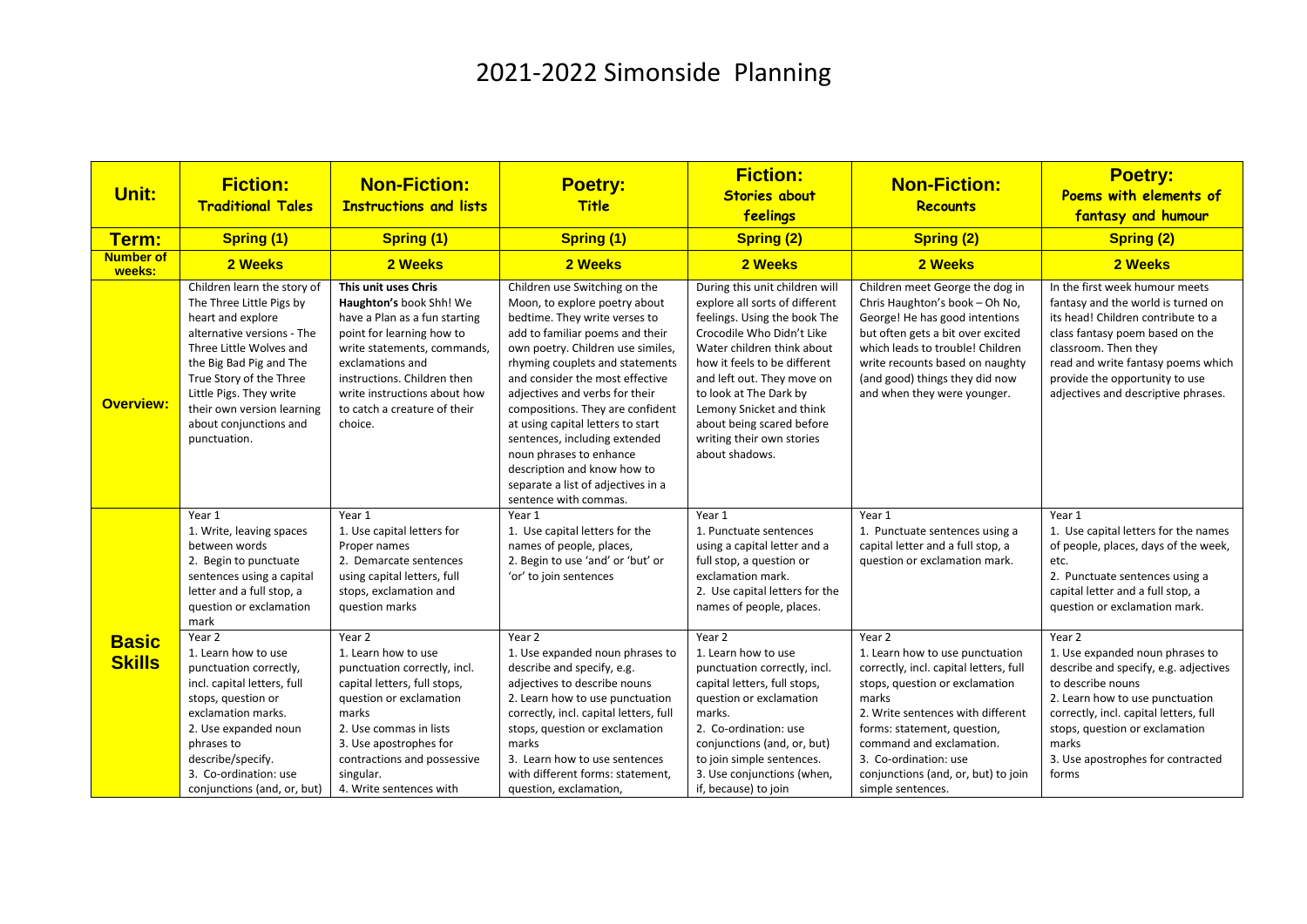|         | to join simple sentences.<br>4. Use conjunctions<br>(when, if, because) to join<br>subordinate clauses.                                                                        | different forms: statement,<br>question, exclamation,<br>command                           | command.                                                                            | subordinate clauses.                                                                                                           | 4. Use conjunctions (when, if,<br>because) to join subordinate<br>clauses. |                                                                                                                    |
|---------|--------------------------------------------------------------------------------------------------------------------------------------------------------------------------------|--------------------------------------------------------------------------------------------|-------------------------------------------------------------------------------------|--------------------------------------------------------------------------------------------------------------------------------|----------------------------------------------------------------------------|--------------------------------------------------------------------------------------------------------------------|
| Text(s) | The True Story of the<br>Three Little Pigs by E.<br>Trivizas<br>The Three Little Wolves &<br>the Big Bad Pig by<br>Scieszka<br>Three Little Monsters -<br><b>Group Readers</b> | Shh! We Have a Plan by Chris<br>Haughton<br>We're Going on a Bear Hunt<br>by Michael Rosen | Switching on the Moon: A very<br>first book of bedtime poems<br>(2010) Walker Books | The Crocodile Who Didn't<br>Like Water by Gemma<br>Merino<br>The Dark by Lemony Snicket<br>Tom Has Feelings - Group<br>Readers | Oh No, George By Chris Haughton                                            | The Works edited by Paul Cookson<br>Read Me First Chosen by Louise<br>Bolongaro<br>Cat's List Poem - Group Readers |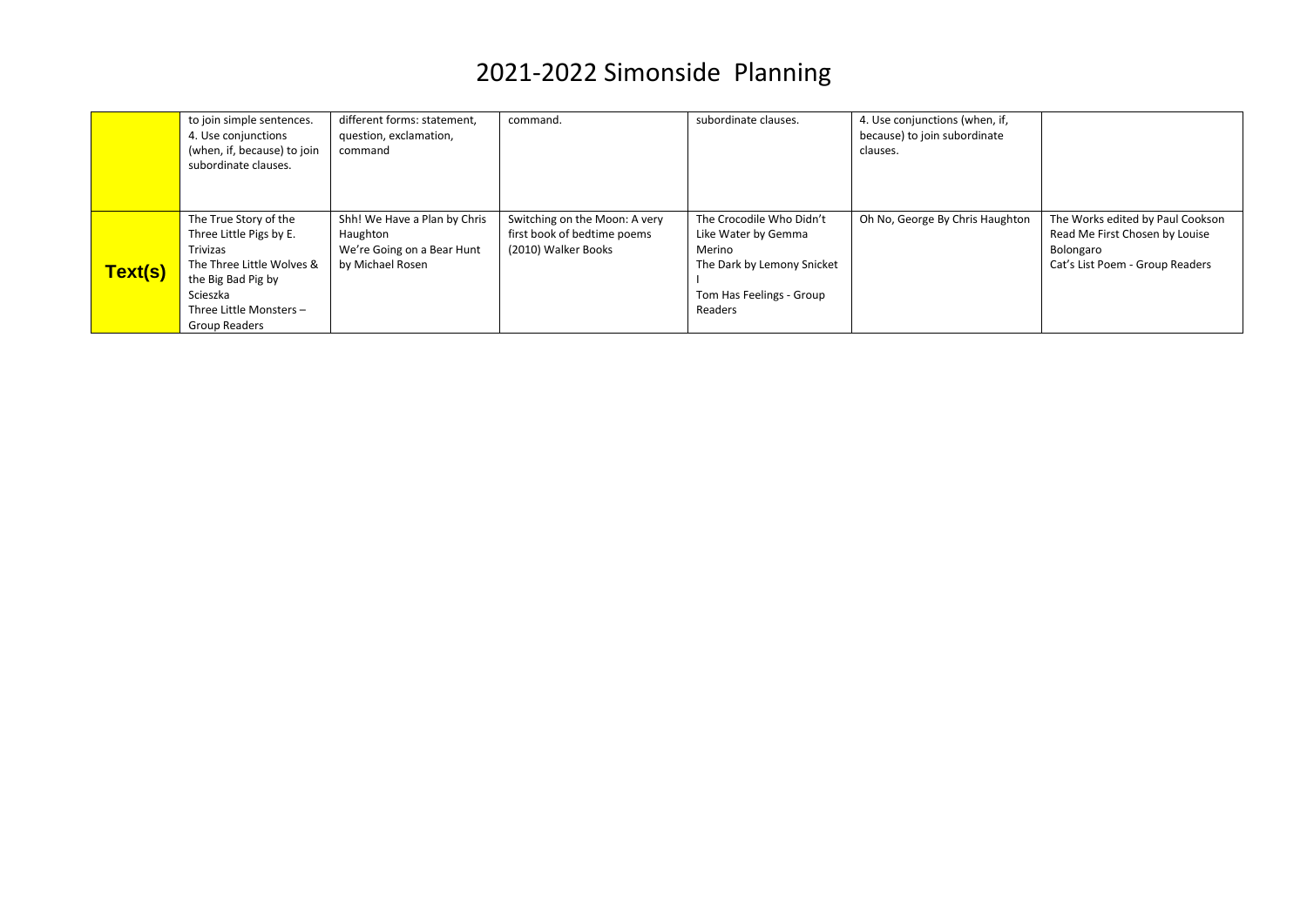| Unit:                      | <b>Fiction:</b><br><b>Traditional tales from</b><br>other cultures                                                                                                                                                                                                                                                                                                                                                                                                                                              | <b>Non-Fiction:</b><br><b>Letters and books</b>                                                                                                                                                                                                                                                            | <b>Poetry:</b><br>Poems to say out<br><b>loud</b>                                                                                                                                                                                                                                                                                                                                                                                                                               | <b>Fiction:</b><br><b>Humorous stories</b>                                                                                                                                                                                                                                                                                                  | <b>Non-Fiction:</b><br><b>Information texts:</b><br><b>Owls</b>                                                                                                                                                                                                                                                                                                                                                                                       | <b>Poetry:</b><br>Poems by the same<br>author: Milligan                                                                                                                                                                                                                                                                                       |
|----------------------------|-----------------------------------------------------------------------------------------------------------------------------------------------------------------------------------------------------------------------------------------------------------------------------------------------------------------------------------------------------------------------------------------------------------------------------------------------------------------------------------------------------------------|------------------------------------------------------------------------------------------------------------------------------------------------------------------------------------------------------------------------------------------------------------------------------------------------------------|---------------------------------------------------------------------------------------------------------------------------------------------------------------------------------------------------------------------------------------------------------------------------------------------------------------------------------------------------------------------------------------------------------------------------------------------------------------------------------|---------------------------------------------------------------------------------------------------------------------------------------------------------------------------------------------------------------------------------------------------------------------------------------------------------------------------------------------|-------------------------------------------------------------------------------------------------------------------------------------------------------------------------------------------------------------------------------------------------------------------------------------------------------------------------------------------------------------------------------------------------------------------------------------------------------|-----------------------------------------------------------------------------------------------------------------------------------------------------------------------------------------------------------------------------------------------------------------------------------------------------------------------------------------------|
| Term:                      | <b>Summer (1)</b>                                                                                                                                                                                                                                                                                                                                                                                                                                                                                               | <b>Summer (1)</b>                                                                                                                                                                                                                                                                                          | Summer (1)                                                                                                                                                                                                                                                                                                                                                                                                                                                                      | <b>Summer (2)</b>                                                                                                                                                                                                                                                                                                                           | <b>Summer (2)</b>                                                                                                                                                                                                                                                                                                                                                                                                                                     | Summer (2)                                                                                                                                                                                                                                                                                                                                    |
| <b>Number of</b><br>weeks: | 2 Weeks                                                                                                                                                                                                                                                                                                                                                                                                                                                                                                         | 2 Weeks                                                                                                                                                                                                                                                                                                    | 2 Weeks                                                                                                                                                                                                                                                                                                                                                                                                                                                                         | 2 Weeks                                                                                                                                                                                                                                                                                                                                     | 2 Weeks                                                                                                                                                                                                                                                                                                                                                                                                                                               | 2 Weeks                                                                                                                                                                                                                                                                                                                                       |
| <b>Overview:</b>           | Using Stories from the<br>Billabong and other popular<br>Australian Traditional Tales.<br>children learn about the<br>features of traditional tale<br>narratives. They read and<br>respond to stories to develop<br>their comprehension, learn<br>stories off-by-heart and<br>develop their understanding of<br>character and plot to write their<br>own story. They interrogate a<br>range of texts to find evidence<br>to support their opinions and<br>revel in traditional stories from<br>another culture. | Children will discuss It's a<br>Book by Lane Smith which<br>explores the relative<br>advantages of books and<br>screen gadgets in simple<br>terms. They will read a letter<br>from a library and write a reply.<br>They will browse and discuss<br>favourite books and write a<br>letter for a class book. | Using Read Me Out Loud!,<br>children participate in poetry<br>specifically written to share<br>with an audience. They<br>compose their own tonque<br>twisters to experience writing<br>with alliteration, and list<br>poems to reinforce writing<br>statements, exclamations<br>and questions. They are<br>exposed to a variety of<br>different styles of performing<br>poetry, and select the most<br>effective strategies to<br>perform familiar poems to a<br>real audience. | Explore the humour in Alexander and the<br>Terrible, Horrible, No Good, Very Bad Day<br>and share ideas about what sometimes gets<br>the children's day off to a bad start. Then<br>read Traction Man is Here and enjoy his<br>adventures, again looking at the humour.<br>They will then plan and write their own<br>version of the story. | Children will learn about information<br>texts by exploring exciting facts<br>about owls. They start with Owl<br>Babies and then look at the<br>structure of non-fiction in Usborne<br>First Reading - Owls. Next they<br>make a quiz using the information<br>texts to support this. After this, they<br>focus on Barn Owls and read From<br>Dusk to Dawn. Finally they make<br>an owl poster using some of the<br>key feature of information texts. | Spike Milligan is one of the<br>nations' favourite poets and<br>during this unit the chn will<br>have the full fun Milligan<br>experience! They will learn<br>poems by heart; extend<br>Today I saw a Little Worm<br>using rhyming words and<br>invent their very own fantasy<br>creature using<br>Hipprhiinostricow as their<br>inspiration. |
| <b>Basic</b>               | Year 1<br>1. Learn the grammar for Year<br>1.<br>2. Join words and clauses<br>using and.                                                                                                                                                                                                                                                                                                                                                                                                                        | Year 1<br>1. Begin to punctuate<br>sentences using a capital letter<br>and a full stop, question mark<br>or exclamation mark.<br>2. Join words, phrases and<br>sentences using 'and'.<br>3. Use a capital letter for<br>names of people, places, the<br>days of the week, and the<br>personal pronoun 'l'. | Year 1<br>1. Use capital letters for the<br>start of lines/sentences.<br>2. Leave spaces between<br>words.                                                                                                                                                                                                                                                                                                                                                                      | Year 1<br>1. Punctuate sentences using a capital letter<br>and a full stop, a question or exclamation<br>mark.                                                                                                                                                                                                                              | Year 1<br>1. Begin to punctuate sentences<br>using a capital letter and a full stop,<br>question mark or exclamation mark.<br>2. Learn the grammar for Year 1.                                                                                                                                                                                                                                                                                        | Year 1<br>1. Use a capital letter for the<br>personal pronoun.<br>2. Leave spaces between<br>words                                                                                                                                                                                                                                            |
| <b>Skills:</b>             | Year 2<br>1. Learn how to use the past<br>tense correctly and<br>consistently, including the<br>progressive form.<br>2. Use some features of written<br>Standard English.<br>3. Learn the grammar for Year                                                                                                                                                                                                                                                                                                      | Year <sub>2</sub><br>1. Learn how to use new<br>punctuation correctly (including<br>question marks, commas for<br>lists).<br>2. Use sentences with different<br>forms: statement, question,<br>exclamation, command.<br>3. Expand noun phrases to<br>describe and specify.                                 | Year <sub>2</sub><br>1. Use both familiar and new<br>punctuation correctly.<br>2. Use sentences of different<br>forms: statements.<br>exclamations, and<br>questions.                                                                                                                                                                                                                                                                                                           | Year <sub>2</sub><br>1. Learn how to use the past tense correctly<br>and consistently, including the progressive<br>form.<br>2. Use sentences with different forms:<br>statement, question, exclamation, etc.<br>3. Use subordination (using when, if, that, or<br>because) and coordination (using or, and, or<br>but).                    | Year 2<br>1. Use sentences with different<br>forms: statement, question,<br>exclamation, command.<br>2. Learn the grammar for Year 2.                                                                                                                                                                                                                                                                                                                 | Year 2<br>1. Learn how to use<br>punctuation, including full<br>stops, capital letters,<br>exclamation marks and<br>apostrophes for contracted<br>forms.<br>2. Use expanded noun<br>phrases to describe and<br>specify.                                                                                                                       |
| Text(s):                   | Any short traditional version of<br>The Three Little Pigs<br>Stories from the Billabong by<br>James Vance Marshall and<br>Francis Firebrace<br>The Rainbow Bird by Eric<br>Maddern and Adrienne                                                                                                                                                                                                                                                                                                                 | It's a Book by Lane Smith                                                                                                                                                                                                                                                                                  | Read Me Out Loud! Chosen<br>by Nick Toczek and Paul<br>Cookson                                                                                                                                                                                                                                                                                                                                                                                                                  | Chicken's Bad Dream - Group Readers<br>Boris and Sid Go Camping - Group Readers<br>Alexander and the Terrible, Horrible, No<br>Good, Very Bad Day by Judith Viorst<br>Traction Man is Here by Mini Grey<br>Traction Man meets Turbo Dog by Mini Grey                                                                                        | Owl Babies by Martin Waddel<br>Owls (Usborne Beginners) by Emily<br>Bone<br>Dusk until Dawn by Martin Bradley<br>The Owl and the Night - Group<br>Readers                                                                                                                                                                                                                                                                                             | A Children's Treasury of<br>Milligan by Spike Milligan                                                                                                                                                                                                                                                                                        |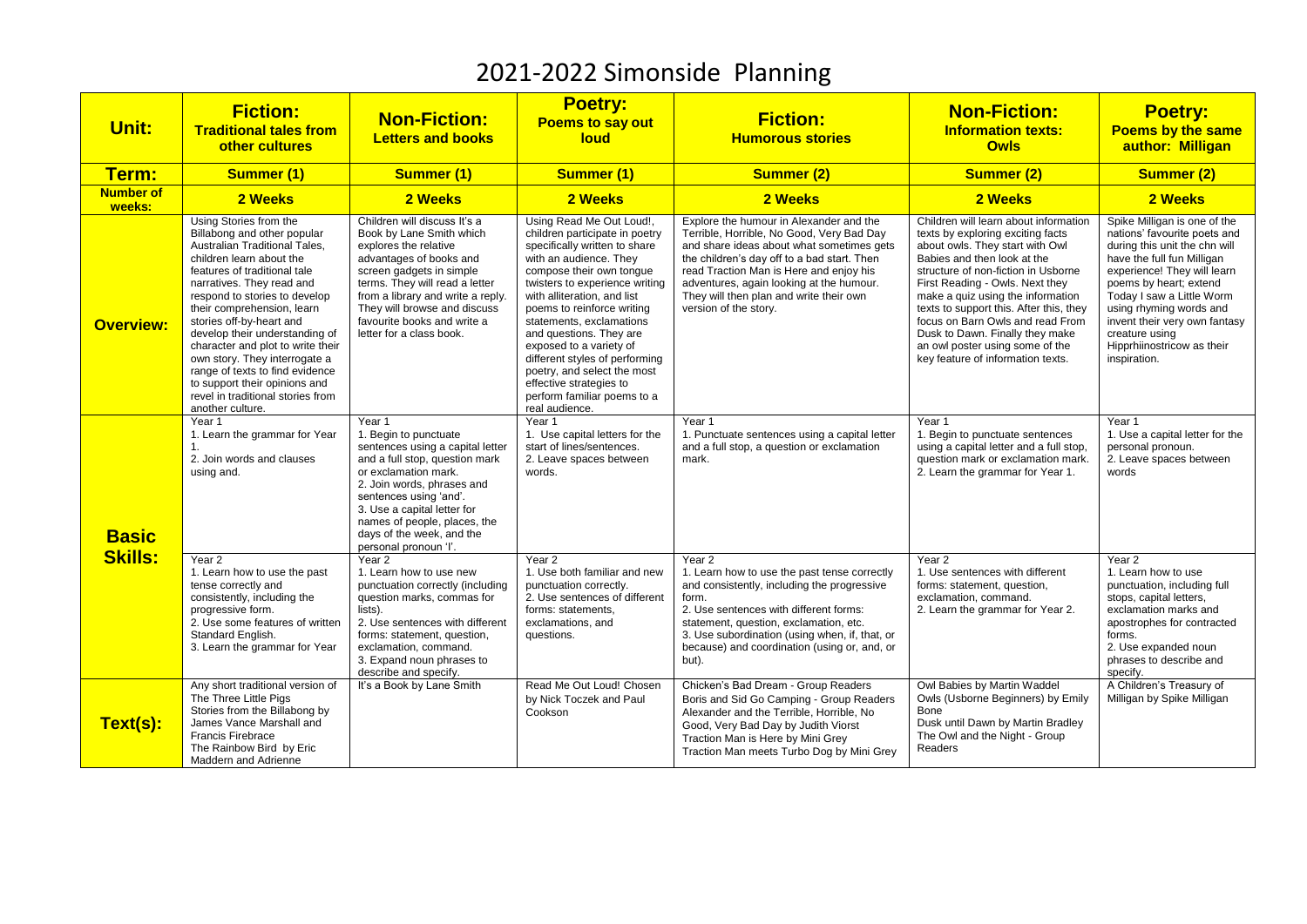| <b>Maths Curriculum - Year 1 Autumn</b> |                                                                                                                                                                                                                |                                                                                                                                                                                                 |                                                                                                        |                                                                                                                                                                                                                |                                                                                                                                                                                                             |                                                                                                                    |  |  |  |
|-----------------------------------------|----------------------------------------------------------------------------------------------------------------------------------------------------------------------------------------------------------------|-------------------------------------------------------------------------------------------------------------------------------------------------------------------------------------------------|--------------------------------------------------------------------------------------------------------|----------------------------------------------------------------------------------------------------------------------------------------------------------------------------------------------------------------|-------------------------------------------------------------------------------------------------------------------------------------------------------------------------------------------------------------|--------------------------------------------------------------------------------------------------------------------|--|--|--|
| Unit:                                   | <b>Place Value:</b><br><b>Within 1</b>                                                                                                                                                                         | <b>Addition and</b><br><b>Subtraction:</b><br><b>Within 10</b>                                                                                                                                  | <b>Geometry: Shape</b>                                                                                 | <b>Place Value:</b><br><b>Within 20</b>                                                                                                                                                                        | <b>Place value: Within</b><br>20                                                                                                                                                                            | <b>Consolidation</b>                                                                                               |  |  |  |
| Term:                                   | Autumn 1: 4                                                                                                                                                                                                    | Autumn 1: 2                                                                                                                                                                                     | Autumn 2: 2                                                                                            | Autumn 2: 1                                                                                                                                                                                                    | <b>Autumn 2: 2 Weeks</b>                                                                                                                                                                                    | <b>Autumn 2: 1 Week</b>                                                                                            |  |  |  |
|                                         | <b>Weeks</b><br>I can count to and across                                                                                                                                                                      | <b>Weeks</b><br>I can read, write and                                                                                                                                                           | <b>Weeks</b>                                                                                           | <b>Weeks</b><br>I can count to and across                                                                                                                                                                      | I can count to and across 100,                                                                                                                                                                              | Students will consolidate their learning                                                                           |  |  |  |
| <b>Overview:</b>                        | 100, forwards and<br>backwards, beginning with<br>0 or 1 from any given<br>number.                                                                                                                             | interpret mathematical<br>statements involving<br>addition (+), subtraction (-)<br>and equals $(=)$ signs.                                                                                      | I can recognise and name<br>common 2-D shapes,<br>including rectangle,<br>square, circle and triangle. | 100. forwards and<br>backwards, beginning with<br>0 or 1 from any given<br>number.                                                                                                                             | forwards and backwards,<br>beginning with 0 or 1 from any<br>given number                                                                                                                                   | from across the term with any further<br>interventions to support gaps in<br>learning being taught and reinforced. |  |  |  |
|                                         | I can count, read and write<br>numbers to 10 in numerals<br>and words.                                                                                                                                         | I can represent and use<br>number bonds and related<br>subtraction facts within 20.                                                                                                             | I can recognise and name<br>common 3D shapes,<br>including, cubes, cuboids,<br>pyramids and spheres.   | I can count, read and write<br>numbers to 10 in numerals<br>and words.                                                                                                                                         | I can count, read and write<br>numbers to 10 in numerals<br>and words.                                                                                                                                      |                                                                                                                    |  |  |  |
|                                         | I can identify one more or<br>one less from any number.                                                                                                                                                        | I can add and subtract<br>one-digit and two-digit<br>numbers to 20, including 0.                                                                                                                |                                                                                                        | can identify one more or<br>one less from any number.                                                                                                                                                          | can identify one more or one<br>less from any number                                                                                                                                                        |                                                                                                                    |  |  |  |
|                                         | I can identify and<br>represent numbers using<br>objects and pictorial<br>representations including<br>the number line, and use<br>the language of: equal to,<br>more than, less than<br>(fewer), most, least. | I can solve one-step<br>problems that involve<br>addition and subtraction,<br>using concrete objects and<br>pictorial representations,<br>and missing number<br>problems such as $7 = ? -$<br>9 |                                                                                                        | I can identify and<br>represent numbers using<br>objects and pictorial<br>representations including<br>the number line, and use<br>the language of: equal to,<br>more than, less than<br>(fewer), most, least. | I can identify and represent<br>numbers using objects and<br>pictorial representations<br>including the number line, and<br>use the language of: equal to,<br>more than, less than (fewer),<br>most, least. |                                                                                                                    |  |  |  |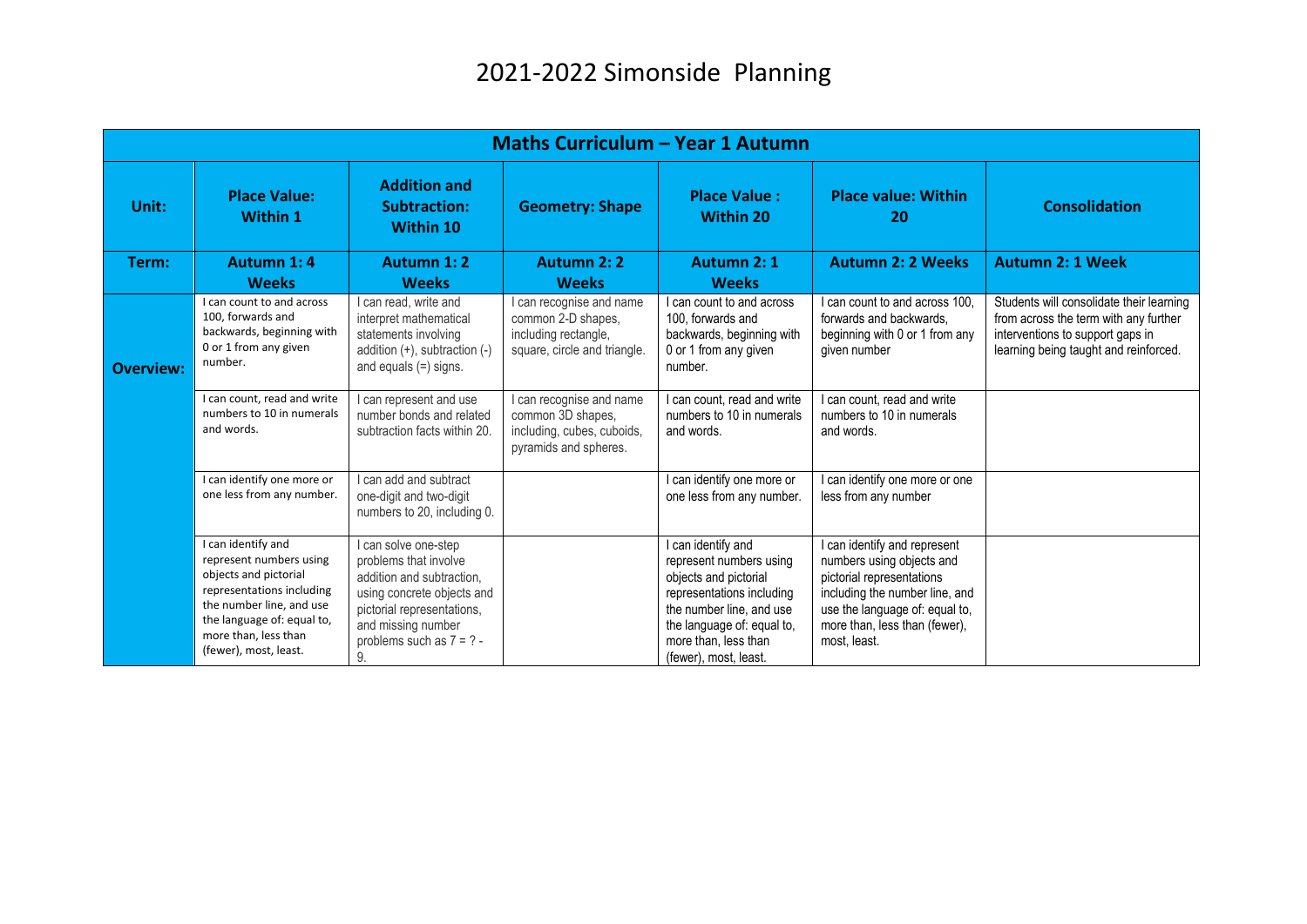|                  | <b>Maths Curriculum - Year 1 Spring</b>                                                                                                                                                                |                                                                                                                                                                                                                |                                                                                                                                   |                                                                                                                             |                                                                                                                                         |                                                                                                                                      |  |  |  |
|------------------|--------------------------------------------------------------------------------------------------------------------------------------------------------------------------------------------------------|----------------------------------------------------------------------------------------------------------------------------------------------------------------------------------------------------------------|-----------------------------------------------------------------------------------------------------------------------------------|-----------------------------------------------------------------------------------------------------------------------------|-----------------------------------------------------------------------------------------------------------------------------------------|--------------------------------------------------------------------------------------------------------------------------------------|--|--|--|
| Unit:            | <b>Addition and</b><br><b>Subtraction:</b><br><b>Within 20</b>                                                                                                                                         | <b>Place Value:</b><br><b>Within 50</b><br>and Multiples (2, 5,<br>10)                                                                                                                                         | <b>Place Value:</b><br><b>Within 50</b><br>and Multiples (2, 5,<br>10)                                                            | <b>Measurement:</b><br><b>Length and Height</b>                                                                             | <b>Measurement:</b><br><b>Weight and</b><br><b>Volume</b>                                                                               | <b>Consolidation</b>                                                                                                                 |  |  |  |
| Term:            | <b>Spring 1: 4 Weeks</b>                                                                                                                                                                               | <b>Spring 1: 2 Weeks</b>                                                                                                                                                                                       | <b>Spring 1: 1 Week</b>                                                                                                           | <b>Spring 2: 2 Weeks</b>                                                                                                    | <b>Spring 2: 2 Weeks</b>                                                                                                                | Spring 2: 1 Week                                                                                                                     |  |  |  |
| <b>Overview:</b> | I can read, write and<br>interpret mathematical<br>statements involving<br>addition (+), subtraction<br>$(-)$ and equals $(=)$ signs.                                                                  | I can count to and across<br>100, forwards and<br>backwards, beginning<br>with 0 or 1 from any given<br>number.                                                                                                | I can begin to<br>measure and record<br>lengths and heights<br>e.g. long/short,<br>longer/shorter,<br>tall/short,<br>double/half. | I can begin to measure<br>and record lengths and<br>heights e.g. long/short,<br>longer/shorter,<br>tall/short, double/half. | I can begin to measure<br>and record mass and<br>weight e.g. heavy/light,<br>heavier than/lighter<br>than.                              | I can begin to measure and<br>record mass and weight e.g.<br>heavy/light, heavier<br>than/lighter than.                              |  |  |  |
|                  | I can represent and use<br>number bonds and<br>related subtraction<br>facts within 20.                                                                                                                 | I can count, read and<br>write numbers to 10 in<br>numerals and words.                                                                                                                                         |                                                                                                                                   |                                                                                                                             | I can begin to measure<br>and record capacity and<br>volume e.g. full/empty,<br>more than/less than,<br>half/half full/quarter<br>full. | I can begin to measure and<br>record capacity and volume<br>e.g. full/empty, more<br>than/less than, half/half<br>full/quarter full. |  |  |  |
|                  | I can add and subtract<br>one-digit and two-digit<br>numbers to 20,<br>including 0.                                                                                                                    | I can identify one more or<br>one less from any<br>number.                                                                                                                                                     |                                                                                                                                   |                                                                                                                             |                                                                                                                                         |                                                                                                                                      |  |  |  |
|                  | I can solve one-step<br>problems that involve<br>addition and<br>subtraction, using<br>concrete objects and<br>pictorial<br>representations, and<br>missing number<br>problems such as $7 = ? -$<br>9. | I can identify and<br>represent numbers using<br>objects and pictorial<br>representations including<br>the number line, and use<br>the language of: equal to,<br>more than, less than<br>(fewer), most, least. |                                                                                                                                   |                                                                                                                             |                                                                                                                                         |                                                                                                                                      |  |  |  |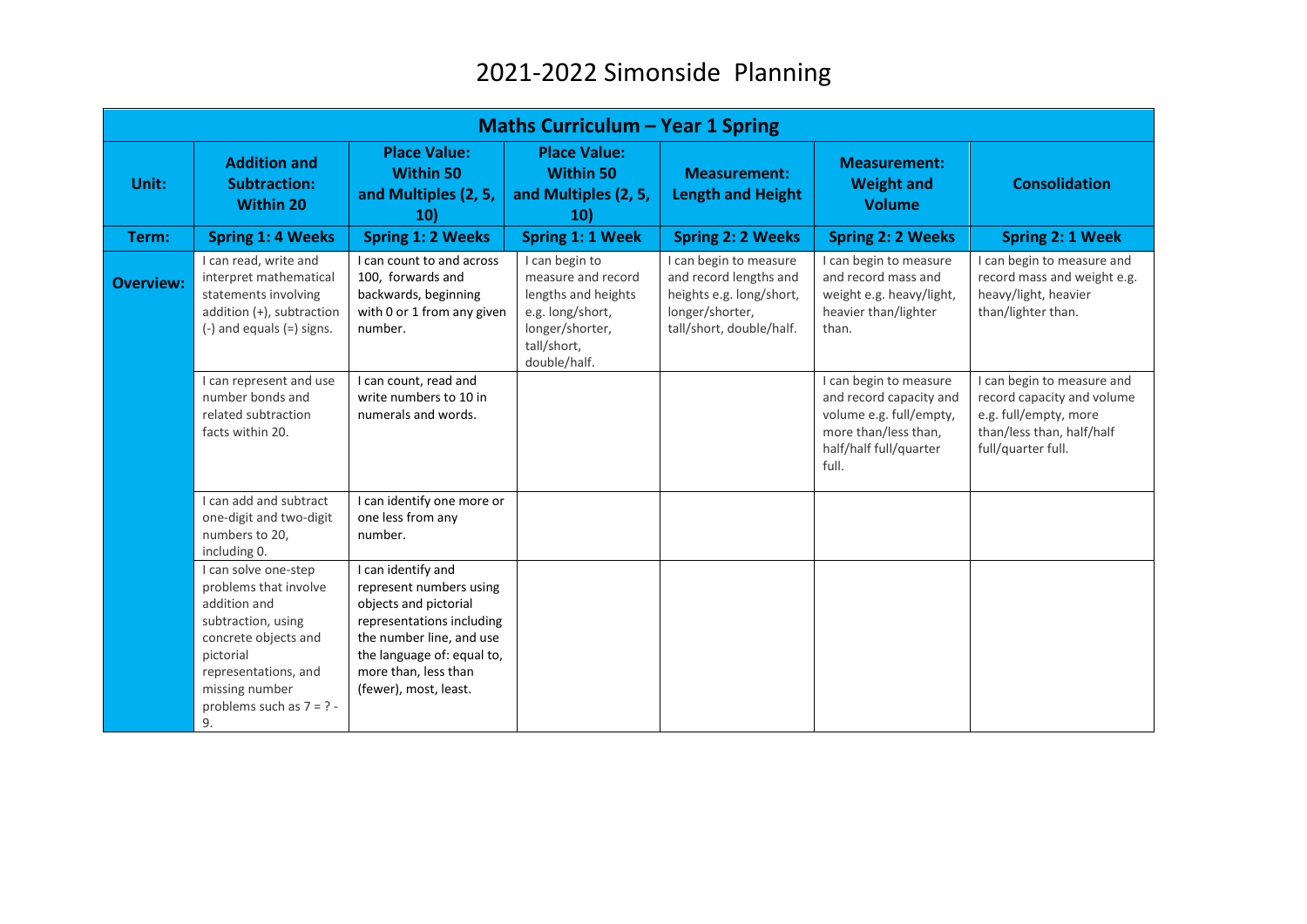|                  |                                                                                                                                                                                                                      |                                                                                                             |                                                                                                                            | <b>Maths Curriculum - Year 1 Summer</b>                                                                                                                                                                                 |                                                                                               |                                                                                                  |                                                                                                                                                                         |
|------------------|----------------------------------------------------------------------------------------------------------------------------------------------------------------------------------------------------------------------|-------------------------------------------------------------------------------------------------------------|----------------------------------------------------------------------------------------------------------------------------|-------------------------------------------------------------------------------------------------------------------------------------------------------------------------------------------------------------------------|-----------------------------------------------------------------------------------------------|--------------------------------------------------------------------------------------------------|-------------------------------------------------------------------------------------------------------------------------------------------------------------------------|
| Unit:            | <b>Multiplication &amp;</b><br><b>Division:</b><br>Multiples 2, 5, 10                                                                                                                                                | <b>Fractions</b>                                                                                            | <b>Geometry:</b><br><b>Position and</b><br><b>Direction</b>                                                                | <b>Place Value</b><br>(within 100)                                                                                                                                                                                      | <b>Measurement:</b><br><b>Money</b>                                                           | <b>Measurement:</b><br><b>Time</b>                                                               | <b>Consolidation</b>                                                                                                                                                    |
| Term:            | <b>Summer 1:</b><br><b>3 Weeks</b>                                                                                                                                                                                   | <b>Summer 1:</b><br>2 Weeks                                                                                 | Summer 1: 1<br><b>Week</b>                                                                                                 | <b>Summer 2:</b><br><b>3 Weeks</b>                                                                                                                                                                                      | Summer 2: 1<br><b>Week</b>                                                                    | <b>Summer 2:</b><br>2 Weeks                                                                      | Summer 2: 1<br><b>Week</b>                                                                                                                                              |
|                  | I can count to and<br>across 100, forwards<br>and backwards,<br>beginning with 0 or 1<br>from any given<br>number.                                                                                                   | I can recognise, find<br>and name a half as 1<br>of 2 equal parts of an<br>object, shape or<br>quantity.    | I can describe<br>position, directions<br>and movements,<br>including whole, half,<br>quarter and three-<br>quarter turns. | I can count to and<br>across 100, forwards<br>and backwards,<br>beginning with 0 or 1<br>from any given<br>number.                                                                                                      | I can recognise and<br>know the value of<br>different<br>denominations of<br>coins and notes. | I can begin to solve<br>practical problems<br>for time e.g.<br>quicker/slower,<br>earlier/later. | Students will<br>consolidate their<br>learning from across the<br>term with any further<br>interventions to support<br>gaps in learning being<br>taught and reinforced. |
| <b>Overview:</b> | I can count, read and<br>write numbers to 10<br>in numerals and<br>words.                                                                                                                                            | I can recognise, find<br>and name a quarter<br>as 1 of 4 equal parts<br>of an object, shape or<br>quantity. |                                                                                                                            | I can count, read and<br>write numbers to 10<br>in numerals and<br>words.                                                                                                                                               |                                                                                               |                                                                                                  |                                                                                                                                                                         |
|                  | I can identify one<br>more or one less<br>from any number.                                                                                                                                                           |                                                                                                             |                                                                                                                            | I can identify one<br>more or one less<br>from any number.                                                                                                                                                              |                                                                                               |                                                                                                  |                                                                                                                                                                         |
|                  | I can identify and<br>represent numbers<br>using objects and<br>pictorial<br>representations<br>including the number<br>line, and use the<br>language of: equal to,<br>more than, less than<br>(fewer), most, least. |                                                                                                             |                                                                                                                            | I can identify and<br>represent numbers<br>using objects and<br>pictorial<br>representations<br>including the number<br>line, and use the<br>language of: equal<br>to, more than, less<br>than (fewer), most,<br>least. |                                                                                               |                                                                                                  |                                                                                                                                                                         |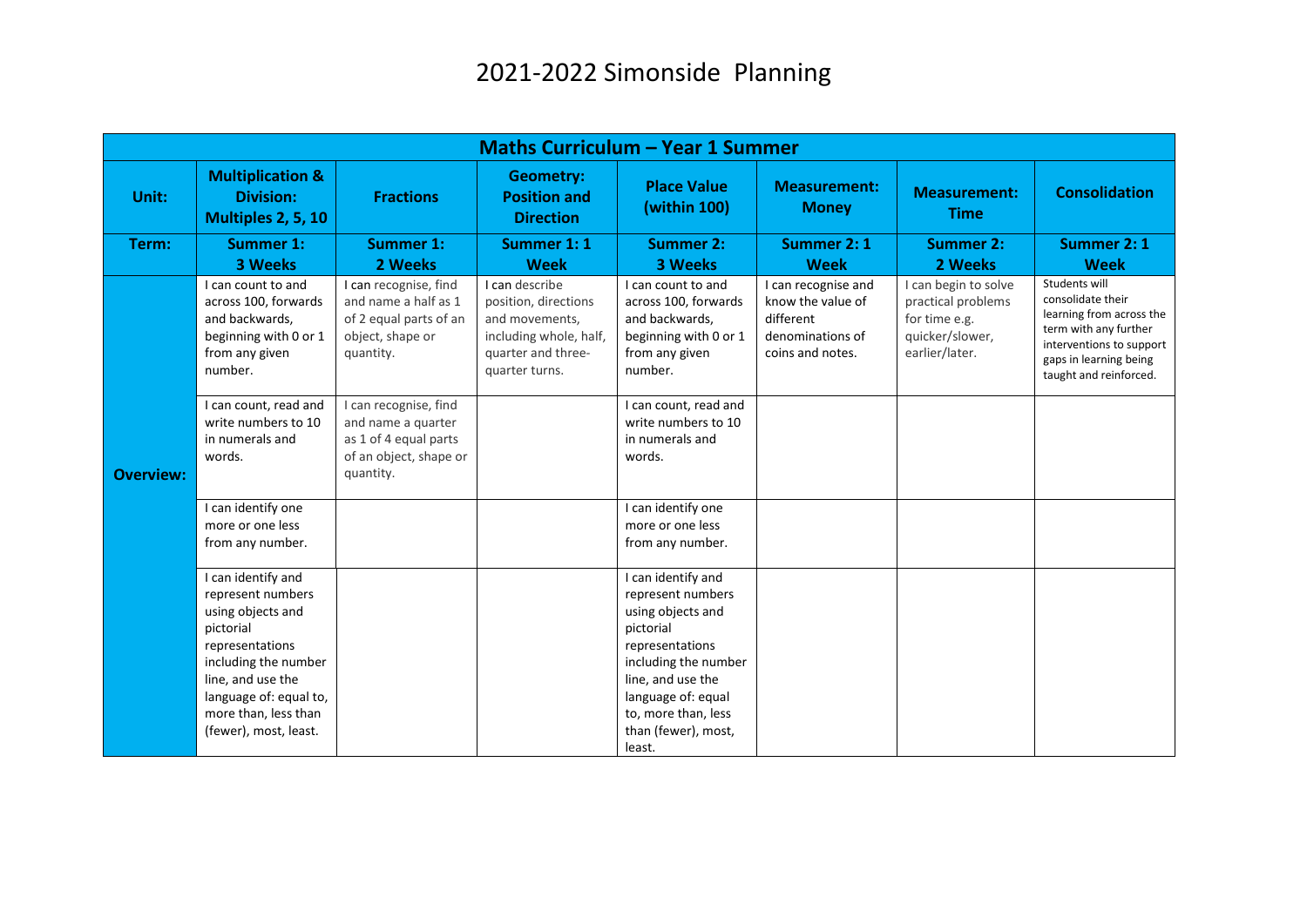|                  | <b>Maths Curriculum - Year 2 Autumn</b>                                                                             |                                                                                                                                                                                                        |                                                                                                                                                    |                                                                                        |                                                                                                                                                                                                                   |  |  |  |  |  |  |
|------------------|---------------------------------------------------------------------------------------------------------------------|--------------------------------------------------------------------------------------------------------------------------------------------------------------------------------------------------------|----------------------------------------------------------------------------------------------------------------------------------------------------|----------------------------------------------------------------------------------------|-------------------------------------------------------------------------------------------------------------------------------------------------------------------------------------------------------------------|--|--|--|--|--|--|
| Unit:            | <b>Place Value</b>                                                                                                  | <b>Addition and Subtraction</b>                                                                                                                                                                        | <b>Addition and Subtraction</b>                                                                                                                    | <b>Measurement: Money</b>                                                              | <b>Multiplication and</b><br><b>Division</b>                                                                                                                                                                      |  |  |  |  |  |  |
| Term:            | <b>Autumn 1: 3 Weeks</b>                                                                                            | <b>Autumn 1: 3 Weeks</b>                                                                                                                                                                               | <b>Autumn 2: 2 Weeks</b>                                                                                                                           | <b>Autumn 2: 2 Weeks</b>                                                               | <b>Autumn 2: 2 Weeks</b>                                                                                                                                                                                          |  |  |  |  |  |  |
|                  | I can count in steps of 2, 3, and 5<br>from 0, and in 10s from any<br>number, forward and backward.                 | I can solve problems with addition<br>and subtraction using concrete<br>objects and pictorial<br>representations, including those<br>involving numbers, quantities and<br>measures.                    | I can add and subtract numbers<br>using concrete objects, pictorial<br>representations, and mentally,<br>including:<br>adding 3 one-digit numbers. | I can recognise and use symbols<br>for pounds $(E)$ and pence $(p)$ .                  | I can recall and use multiplication<br>and division facts for the 2, 5 and<br>10 multiplication tables, including<br>recognising odd and even<br>numbers.                                                         |  |  |  |  |  |  |
|                  | I can recognise the place value of<br>each digit in a two-digit number<br>$(10s, 1s)$ .                             | I can recall and use addition and<br>subtraction facts to 20 fluently,<br>and derive and use related facts<br>up to 100.                                                                               | I can show that addition of two<br>numbers can be done in any order<br>(commutative) and subtraction of<br>one number from another cannot.         | can combine amounts to make a<br>particular value.                                     | I can calculate mathematical<br>statements for multiplication and<br>division within the multiplication<br>tables and write them using the<br>multiplication $(x)$ , division $(\div)$ and<br>equals $(=)$ signs. |  |  |  |  |  |  |
| <b>Overview:</b> | I can identify, represent and<br>estimate numbers using different<br>representations, including the<br>number line. | I can add and subtract numbers<br>using concrete objects, pictorial<br>representations, and mentally,<br>including:<br>a two-digit number and 1s<br>a two-digit number and 10s<br>2 two-digit numbers. |                                                                                                                                                    | I can find different combinations of<br>coins that equal the same amounts<br>of money. | I can show that multiplication of 2<br>numbers can be done in any order<br>(commutative) and division of 1<br>number by another cannot.                                                                           |  |  |  |  |  |  |
|                  | I can compare and order numbers<br>from 0 up to 100; use $\le$ , $>$ and $=$<br>signs.                              |                                                                                                                                                                                                        |                                                                                                                                                    |                                                                                        | I can solve problems involving<br>multiplication and division, using<br>materials, arrays, repeated<br>addition, mental methods, and<br>multiplication and division facts,<br>including problems in contexts.     |  |  |  |  |  |  |
|                  | I can read and write numbers to<br>at least 100 in numerals and in<br>words.                                        |                                                                                                                                                                                                        |                                                                                                                                                    |                                                                                        |                                                                                                                                                                                                                   |  |  |  |  |  |  |
|                  | I can use place value and number<br>facts to solve problems.                                                        |                                                                                                                                                                                                        |                                                                                                                                                    |                                                                                        |                                                                                                                                                                                                                   |  |  |  |  |  |  |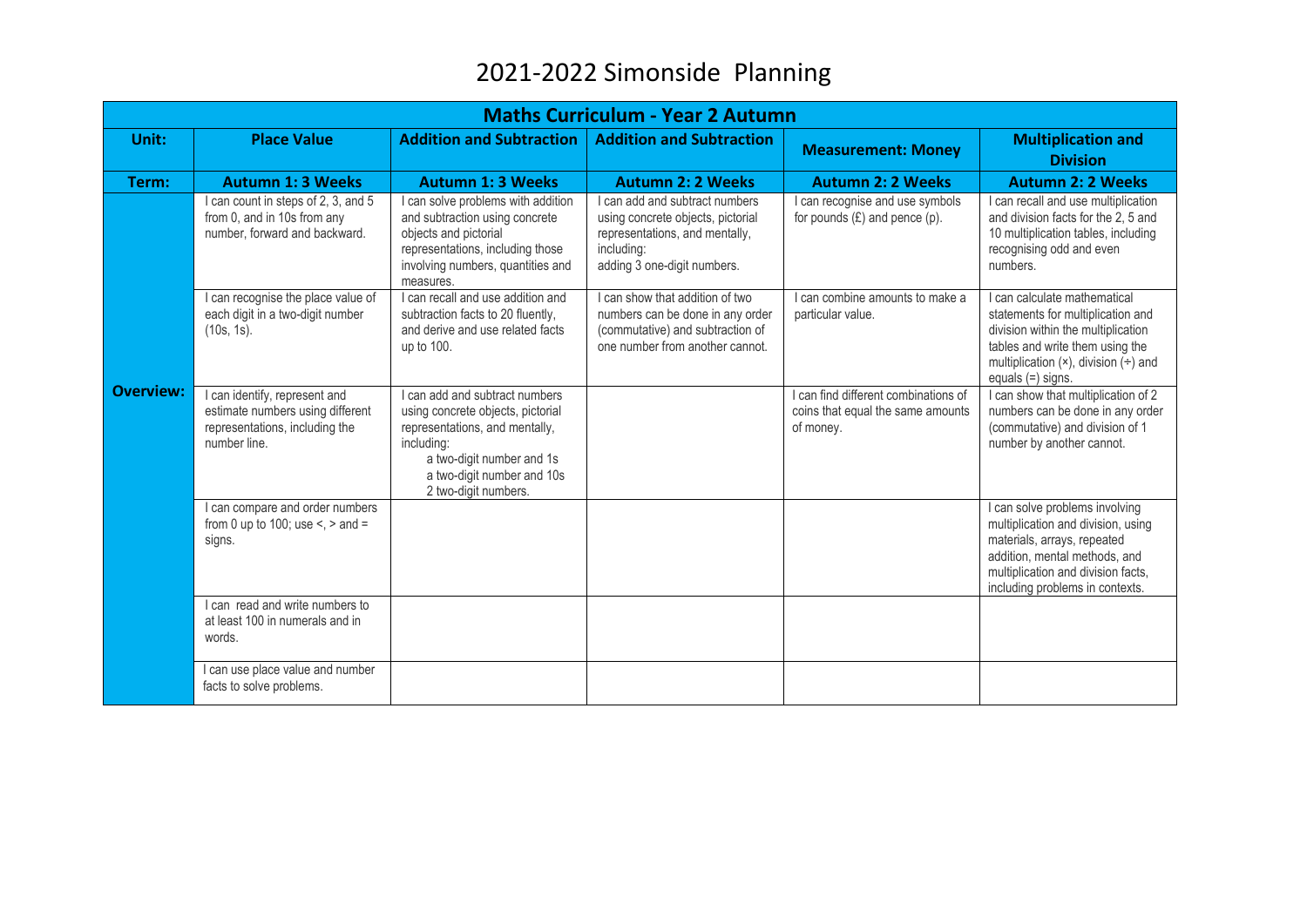|                  | <b>Maths Curriculum - Year 2 Spring</b>                                                                                                                                                                                 |                                                                                                                                                    |                                                                                                                                                                                                      |                                                                                                                                                                                                                |                                                                                                                                                |                                                                                                                                                                                                     |                                                                                                                                                                      |  |  |
|------------------|-------------------------------------------------------------------------------------------------------------------------------------------------------------------------------------------------------------------------|----------------------------------------------------------------------------------------------------------------------------------------------------|------------------------------------------------------------------------------------------------------------------------------------------------------------------------------------------------------|----------------------------------------------------------------------------------------------------------------------------------------------------------------------------------------------------------------|------------------------------------------------------------------------------------------------------------------------------------------------|-----------------------------------------------------------------------------------------------------------------------------------------------------------------------------------------------------|----------------------------------------------------------------------------------------------------------------------------------------------------------------------|--|--|
| Unit:            | <b>Multiplication and</b><br><b>Division</b>                                                                                                                                                                            | <b>Statistics</b>                                                                                                                                  | <b>Geometry:</b><br><b>Properties of</b><br><b>Shape</b>                                                                                                                                             | <b>Geometry:</b><br><b>Properties of</b><br><b>Shape</b>                                                                                                                                                       | <b>Fractions</b>                                                                                                                               | <b>Measurement:</b><br><b>Length and</b><br><b>Height</b>                                                                                                                                           | <b>Consolidation</b>                                                                                                                                                 |  |  |
| Term:            | <b>Spring 1: 2 Weeks</b>                                                                                                                                                                                                | Spring 1:2<br><b>Weeks</b>                                                                                                                         | Spring 1:2<br><b>Weeks</b>                                                                                                                                                                           | <b>Spring 2: 1 Week</b>                                                                                                                                                                                        | Spring 2:3<br><b>Weeks</b>                                                                                                                     | <b>Spring 2: 1 Week</b>                                                                                                                                                                             | <b>Spring 2: 1 Week</b>                                                                                                                                              |  |  |
| <b>Overview:</b> | I can recall and use<br>multiplication and<br>division facts for the 2,<br>5 and 10 multiplication<br>tables, including<br>recognising odd and<br>even numbers.                                                         | I can interpret and<br>construct simple<br>pictograms, tally<br>charts, block<br>diagrams and tables.                                              | I can order and<br>arrange<br>combinations of<br>mathematical<br>objects in patterns<br>and sequences.                                                                                               | I can use<br>mathematical<br>vocabulary to<br>describe position,<br>direction and<br>movement including<br>right angles for<br>quarter, half and<br>three-quarter turns<br>(clockwise and anti-<br>clockwise). | I can recognise, find,<br>name and write<br>fractions $1/3$ , $1/4$ ,<br>$2/4$ and $3/4$ of a<br>length, shape, set of<br>objects or quantity. | I can choose and use<br>appropriate standard<br>units to estimate and<br>measure<br>length/height in any<br>direction (m/cm); to<br>the nearest<br>appropriate unit,<br>using rulers and<br>scales. | Students will consolidate<br>their learning from across<br>the term with any further<br>interventions to support<br>gaps in learning being<br>taught and reinforced. |  |  |
|                  | I can show that<br>multiplication of 2<br>numbers can be done<br>in any order<br>(commutative) and<br>division of 1 number<br>by another cannot.                                                                        | I can ask and answer<br>simple questions by<br>counting the number<br>of objects in each<br>category and sorting<br>the categories by<br>quantity. | I can use<br>mathematical<br>vocabulary to<br>describe position,<br>direction and<br>movement<br>including<br>movement in a<br>straight line and<br>distinguishing<br>between rotation as<br>a turn. |                                                                                                                                                                                                                | I can write simple<br>fractions, for<br>example $1/2$ of 6 =<br>3 and recognise the<br>equivalence of 2/4<br>and $1/2$ .                       | I can compare and<br>order lengths and<br>record the results<br>using $>$ , $<$ and $=$ .                                                                                                           |                                                                                                                                                                      |  |  |
|                  | I can calculate<br>mathematical<br>statements for<br>multiplication and<br>division within the<br>multiplication tables<br>and write them using<br>the multiplication (x),<br>division $(+)$ and equals<br>$(=)$ signs. | I can ask and<br>answer questions<br>about totalling and<br>comparing<br>categorical data.                                                         |                                                                                                                                                                                                      |                                                                                                                                                                                                                |                                                                                                                                                |                                                                                                                                                                                                     |                                                                                                                                                                      |  |  |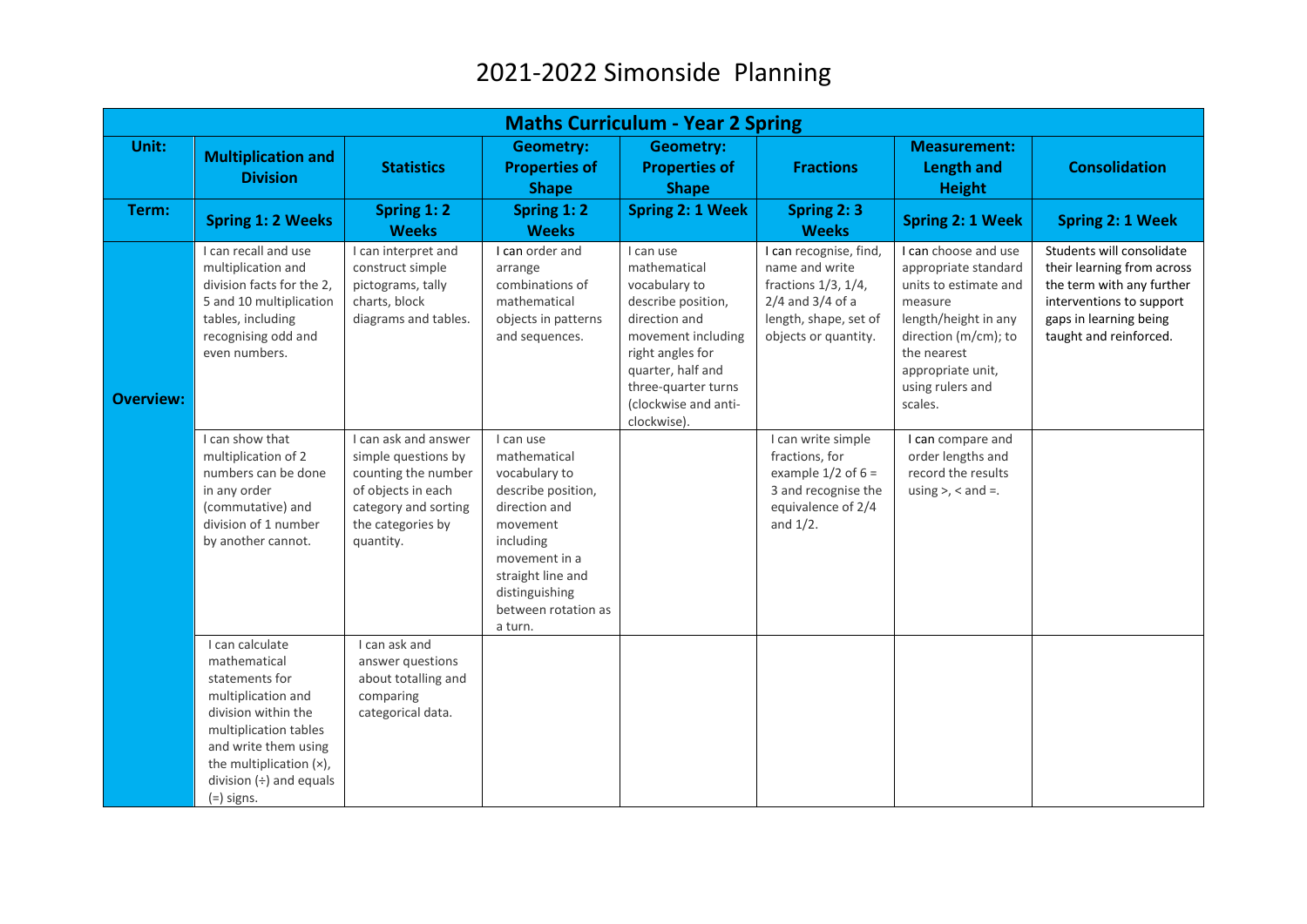|                  | <b>Maths Curriculum - Year 2 Summer</b>                                                                                                                                                                                                                                                              |                                                                                                                                                                                                                  |                                                                                                                                                       |                                                                                                                                                                                                                                               |                                                                                                                                                                   |  |  |  |  |
|------------------|------------------------------------------------------------------------------------------------------------------------------------------------------------------------------------------------------------------------------------------------------------------------------------------------------|------------------------------------------------------------------------------------------------------------------------------------------------------------------------------------------------------------------|-------------------------------------------------------------------------------------------------------------------------------------------------------|-----------------------------------------------------------------------------------------------------------------------------------------------------------------------------------------------------------------------------------------------|-------------------------------------------------------------------------------------------------------------------------------------------------------------------|--|--|--|--|
| Unit:            | <b>Geometry: Position and</b><br><b>Direction</b>                                                                                                                                                                                                                                                    | <b>Problem Solving</b>                                                                                                                                                                                           | <b>Measurement: Time</b>                                                                                                                              | <b>Measurement: Mass,</b><br><b>Capacity and</b><br><b>Temperature</b>                                                                                                                                                                        | <b>Consolidation</b>                                                                                                                                              |  |  |  |  |
| Term:            | <b>Summer 1: 3 Weeks</b>                                                                                                                                                                                                                                                                             | <b>Summer 1: 2 Weeks</b>                                                                                                                                                                                         | <b>Summer 1: 2 Weeks</b>                                                                                                                              | <b>Summer 2: 3 Weeks</b>                                                                                                                                                                                                                      | <b>Summer 2: 2 Weeks</b>                                                                                                                                          |  |  |  |  |
| <b>Overview:</b> | I can order and arrange<br>combinations of mathematical<br>objects in patterns and<br>sequences.                                                                                                                                                                                                     | I can solve problems with<br>addition and subtraction using<br>concrete objects and pictorial<br>representations, including<br>those involving numbers,<br>quantities and measures.                              | I can compare and sequence<br>intervals of time.                                                                                                      | I can choose and use<br>appropriate standard units to<br>estimate and measure mass<br>$(kg/g)$ ; temperature ( $°C$ ) and<br>capacity (litres/ml) to the<br>nearest appropriate unit, using<br>scales, thermometers and<br>measuring vessels. | Students will consolidate their<br>learning from across the term<br>with any further interventions<br>to support gaps in learning<br>being taught and reinforced. |  |  |  |  |
|                  | I can use mathematical<br>vocabulary to describe<br>position, direction and<br>movement including<br>movement in a straight line<br>and distinguishing between<br>rotation as a turn and in terms<br>of right angles for quarter, half<br>and three-quarter turns<br>(clockwise and anti-clockwise). | I can solve problems involving<br>multiplication and division,<br>using materials, arrays,<br>repeated addition, mental<br>methods, and multiplication<br>and division facts, including<br>problems in contexts. | I can tell and write the time to<br>five minutes, including quarter<br>past/to the hour and draw the<br>hands on a clock face to show<br>these times. | can compare and order<br>lengths, mass, volume/capacity<br>and record the results using >,<br>$\leq$ and $=$ .                                                                                                                                |                                                                                                                                                                   |  |  |  |  |
|                  |                                                                                                                                                                                                                                                                                                      |                                                                                                                                                                                                                  | I can understand the number<br>of minutes in an hour and the<br>number of hours in a day.                                                             |                                                                                                                                                                                                                                               |                                                                                                                                                                   |  |  |  |  |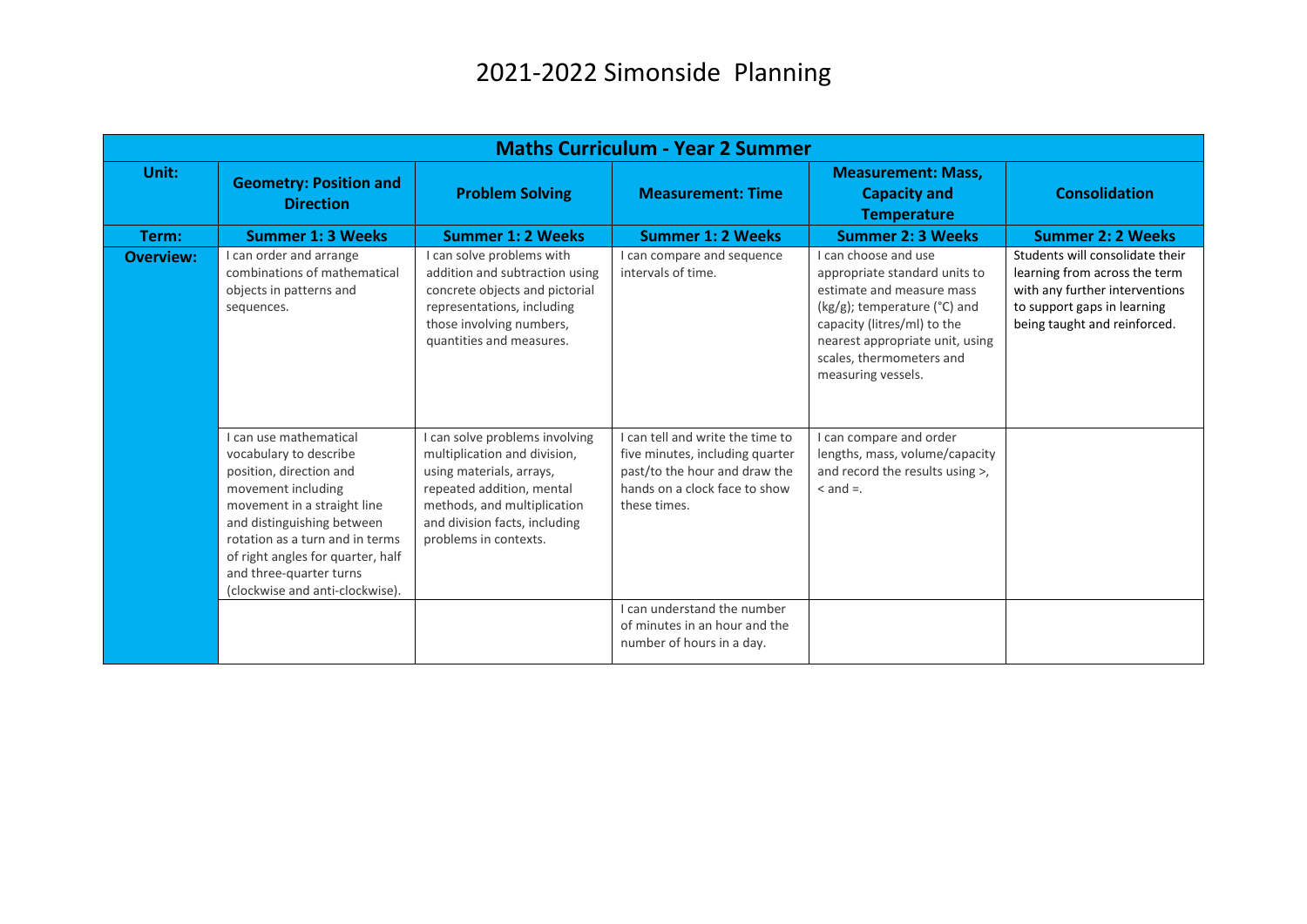|                  |                                                                                                                                                                                                                                                                                                                                                                                                                                                                            |                                                                                                                                                                                                                                                                                                                                                                                                | <b>Science Curriculum - Year 3</b>                                                                                                                                                                                                                                                                                                                                                                                                                                                                           |                                                                                                                                                                                                                                                                                                                                                |                                                                                                                                                                                                                                                                                                                                                                                                                                               |                                                                                                                                                                                                                                                                                                                                                                                                                                                                                                                                                 |
|------------------|----------------------------------------------------------------------------------------------------------------------------------------------------------------------------------------------------------------------------------------------------------------------------------------------------------------------------------------------------------------------------------------------------------------------------------------------------------------------------|------------------------------------------------------------------------------------------------------------------------------------------------------------------------------------------------------------------------------------------------------------------------------------------------------------------------------------------------------------------------------------------------|--------------------------------------------------------------------------------------------------------------------------------------------------------------------------------------------------------------------------------------------------------------------------------------------------------------------------------------------------------------------------------------------------------------------------------------------------------------------------------------------------------------|------------------------------------------------------------------------------------------------------------------------------------------------------------------------------------------------------------------------------------------------------------------------------------------------------------------------------------------------|-----------------------------------------------------------------------------------------------------------------------------------------------------------------------------------------------------------------------------------------------------------------------------------------------------------------------------------------------------------------------------------------------------------------------------------------------|-------------------------------------------------------------------------------------------------------------------------------------------------------------------------------------------------------------------------------------------------------------------------------------------------------------------------------------------------------------------------------------------------------------------------------------------------------------------------------------------------------------------------------------------------|
| Unit:            | <b>Animals Including</b><br><b>Humans</b>                                                                                                                                                                                                                                                                                                                                                                                                                                  | <b>Uses of Everyday</b><br><b>Materials and Rocks</b>                                                                                                                                                                                                                                                                                                                                          | <b>Light</b>                                                                                                                                                                                                                                                                                                                                                                                                                                                                                                 | <b>Forces</b>                                                                                                                                                                                                                                                                                                                                  | <b>Plants</b>                                                                                                                                                                                                                                                                                                                                                                                                                                 | <b>Scientists and Inventors</b>                                                                                                                                                                                                                                                                                                                                                                                                                                                                                                                 |
| Term:            | <b>Autumn 1: 7 Weeks</b>                                                                                                                                                                                                                                                                                                                                                                                                                                                   | <b>Autumn 2: 8 Weeks</b>                                                                                                                                                                                                                                                                                                                                                                       | <b>Spring 1: 6 Weeks</b>                                                                                                                                                                                                                                                                                                                                                                                                                                                                                     | <b>Spring 2: 6 Weeks</b>                                                                                                                                                                                                                                                                                                                       | <b>Summer 1: 5 Weeks</b>                                                                                                                                                                                                                                                                                                                                                                                                                      | <b>Summer 2: 6 Weeks</b>                                                                                                                                                                                                                                                                                                                                                                                                                                                                                                                        |
| <b>Overview:</b> | I can say how living<br>$\bullet$<br>things obtain food and<br>say why they need the<br>right type of<br>nutrients.<br>I can compare and<br>$\bullet$<br>group animals by their<br>diet.<br>I can sort animals<br>$\bullet$<br>based on their<br>skeletons.<br>I can identify and<br>$\bullet$<br>name bones.<br>I can identify and<br>$\bullet$<br>explain the three main<br>functions<br>of a skeleton.<br>I can explain why we<br>$\bullet$<br>need muscles to<br>move. | I can compare different<br>types of rocks.<br>I can make systematic<br>$\bullet$<br>and careful<br>observations.<br>I can group rocks based<br>on their properties.<br>I can explain how<br>$\bullet$<br>fossils are formed.<br>• I can learn about Mary<br>Anning's contribution to<br>palaeontology and answer<br>some comprehension<br>questions.<br>• I can explain how soil is<br>formed. | • I can recognise that I need<br>light to see things, and that<br>dark is the absence of light.<br>• I can investigate which<br>surfaces reflect light.<br>· I can use a mirror to reflect light<br>and explain how mirrors work.<br>• I can explain that light from the<br>sun can be<br>dangerous and that there are<br>ways we can protect our eyes.<br>• I can investigate which<br>materials block light to form<br>shadows.<br>• I can find patterns when<br>investigating how shadows<br>change size. | • I can identify the<br>forces acting on<br>objects.<br>• I can investigate the<br>effects of friction on<br>different surfaces.<br>• I can sort magnet<br>and non-magnet<br>materials.<br>• I can investigate the<br>strength of magnets.<br>· I can explore<br>magnetic poles.<br>• I can explain that<br>magnets attract some<br>materials. | • I can name the different parts of<br>flowering plants<br>and<br>explain their jobs.<br>• I can set up an investigation to<br>find out what plants<br>need to grow well.<br>• I can present the results of my<br>investigation using<br>scientific language.<br>• I can investigate how water is<br>transported in plants.<br>• I can name the different parts of<br>a flower and<br>explain their role in pollination<br>and fertilisation. | $\bullet$<br>I can find out about the way<br>new plants arrived in<br>our country.<br>I can explain how Marie Curie's<br>$\bullet$<br>work on x rays helps<br>us identify bones.<br>I can explain how William<br>$\bullet$<br>Smith used fossils to find<br>the age of rocks.<br>I can describe what Inge<br>$\bullet$<br>Lehmann discovered about<br>the Earth's core.<br>I can investigate how images<br>$\bullet$<br>change in concave and<br>convex mirrors.<br>I can explore how<br>$\bullet$<br>electromagnets attract some<br>materials. |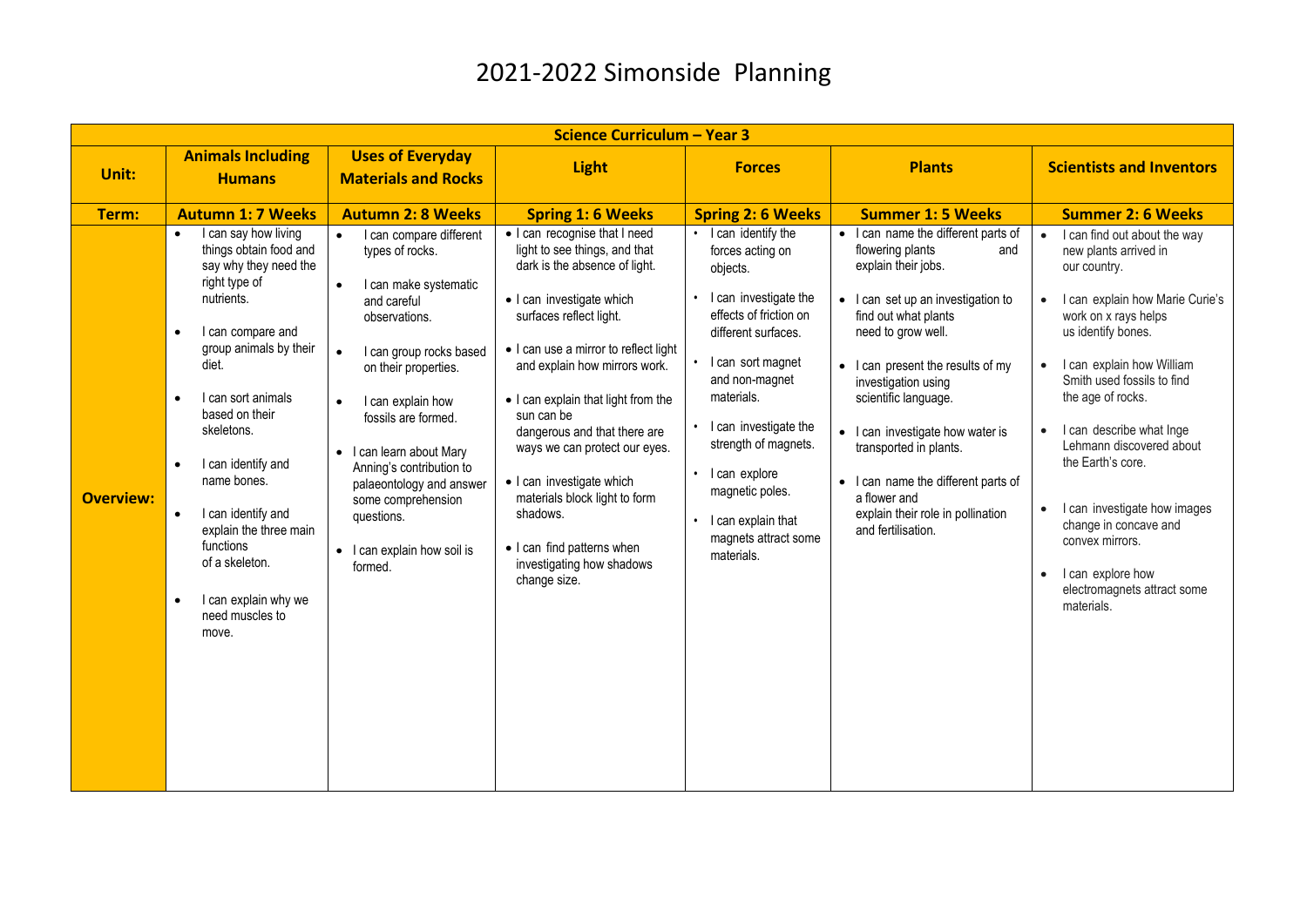|                 |                                                                                                                                                                                                                                                                                                                                                                                                                                                                      |                                                                                                                                                                                                                                                                                                                                                                  | <b>Computing Curriculum - Year 3</b>                                                                                                                                                                                                                                                                                                                                                                                                           |                                                                                                                                                                                                                                                                                                                                                                                                                                                                                                                   |                                                                                                                                                                                                                                                                                                                          |                                                                                                                                                                                                                                                                                                   |
|-----------------|----------------------------------------------------------------------------------------------------------------------------------------------------------------------------------------------------------------------------------------------------------------------------------------------------------------------------------------------------------------------------------------------------------------------------------------------------------------------|------------------------------------------------------------------------------------------------------------------------------------------------------------------------------------------------------------------------------------------------------------------------------------------------------------------------------------------------------------------|------------------------------------------------------------------------------------------------------------------------------------------------------------------------------------------------------------------------------------------------------------------------------------------------------------------------------------------------------------------------------------------------------------------------------------------------|-------------------------------------------------------------------------------------------------------------------------------------------------------------------------------------------------------------------------------------------------------------------------------------------------------------------------------------------------------------------------------------------------------------------------------------------------------------------------------------------------------------------|--------------------------------------------------------------------------------------------------------------------------------------------------------------------------------------------------------------------------------------------------------------------------------------------------------------------------|---------------------------------------------------------------------------------------------------------------------------------------------------------------------------------------------------------------------------------------------------------------------------------------------------|
| Unit:           | E-Safety - Using the<br><b>Internet</b>                                                                                                                                                                                                                                                                                                                                                                                                                              | <b>Word Processing</b>                                                                                                                                                                                                                                                                                                                                           | Internet research and<br>communication                                                                                                                                                                                                                                                                                                                                                                                                         | <b>Programming - turtle-</b><br><b>Logo and Scratch</b>                                                                                                                                                                                                                                                                                                                                                                                                                                                           | <b>Drawing and</b><br>Desktop-<br><b>Publishing</b>                                                                                                                                                                                                                                                                      | <b>Presentation Skills</b>                                                                                                                                                                                                                                                                        |
| Term:           | <b>Autumn 1: 7 weeks</b>                                                                                                                                                                                                                                                                                                                                                                                                                                             | <b>Autumn 2: 8 weeks</b>                                                                                                                                                                                                                                                                                                                                         | Spring 1: 6 weeks                                                                                                                                                                                                                                                                                                                                                                                                                              | <b>Spring 2: 6 weeks</b>                                                                                                                                                                                                                                                                                                                                                                                                                                                                                          | Summer 1:5<br>weeks                                                                                                                                                                                                                                                                                                      | <b>Summer 2: 6 weeks</b>                                                                                                                                                                                                                                                                          |
| <b>Overview</b> | I can what<br>$\bullet$<br>cyberbullying is and<br>how to address it.<br>I can understand<br>$\bullet$<br>how websites use<br>advertisements to<br>promote products.<br>I can create strong<br>$\bullet$<br>passwords and<br>understand privacy<br>settings.<br>I can safely send<br>and receive emails<br>I can explore different<br>ways children can<br>communicate online.<br>I can use knowledge<br>$\bullet$<br>about online safety to<br>plan a party online. | I can use basic<br>$\bullet$<br>computer skills.<br>I can change the case<br>$\bullet$<br>of text.<br>I can align text.<br>$\bullet$<br>I can use bullets and<br>$\bullet$<br>numbering.<br>I can use the <ctrl><br/><math display="inline">\bullet</math><br/>key.<br/>I can insert and format<br/><math display="inline">\bullet</math><br/>text boxes.</ctrl> | I can identify how<br>$\bullet$<br>word order affects<br>search results.<br>I can explain how<br>$\bullet$<br>searches return results<br>I can save and share<br>$\bullet$<br>webpages.<br>I can identify the ways,<br>$\bullet$<br>and investigate how,<br>we communicate<br>online.<br>I can explain how to<br>$\bullet$<br>stay safe when<br>communicating online.<br>I can explain why I<br>$\bullet$<br>need to be responsible<br>online. | I can create and debug<br>$\bullet$<br>an algorithm using the<br>move, rotate and repeat<br>commands.<br>I can create and debug<br>$\bullet$<br>algorithms using penup<br>and pendown.<br>I can create and debug<br>$\bullet$<br>algorithms that draw<br>regular polygons<br>I can create and debug<br>$\bullet$<br>algorithms that draw<br>shapes.<br>I can create and debug<br>$\bullet$<br>algorithms that draw<br>regular polygons.<br>$\bullet$<br>I can create and debug<br>algorithms to draw<br>patterns. | I can draw with<br>different shapes<br>and lines.<br>$\bullet$<br>I can order and<br>group objects.<br>I can manipulate<br>$\bullet$<br>shapes and lines.<br>I can recognise<br>$\bullet$<br>effective layout.<br>I can combine<br>$\bullet$<br>text and images.<br>I can lay out<br>$\bullet$<br>objects<br>effectively | I can plan a<br>$\bullet$<br>branching story.<br>I can create slide<br>$\bullet$<br>templates<br>I can add a range of<br>presentation skills to<br>my templates.<br>I can use action<br>$\bullet$<br>settings<br>I can insert<br>$\bullet$<br>audio/video.<br>I can my slide layout.<br>$\bullet$ |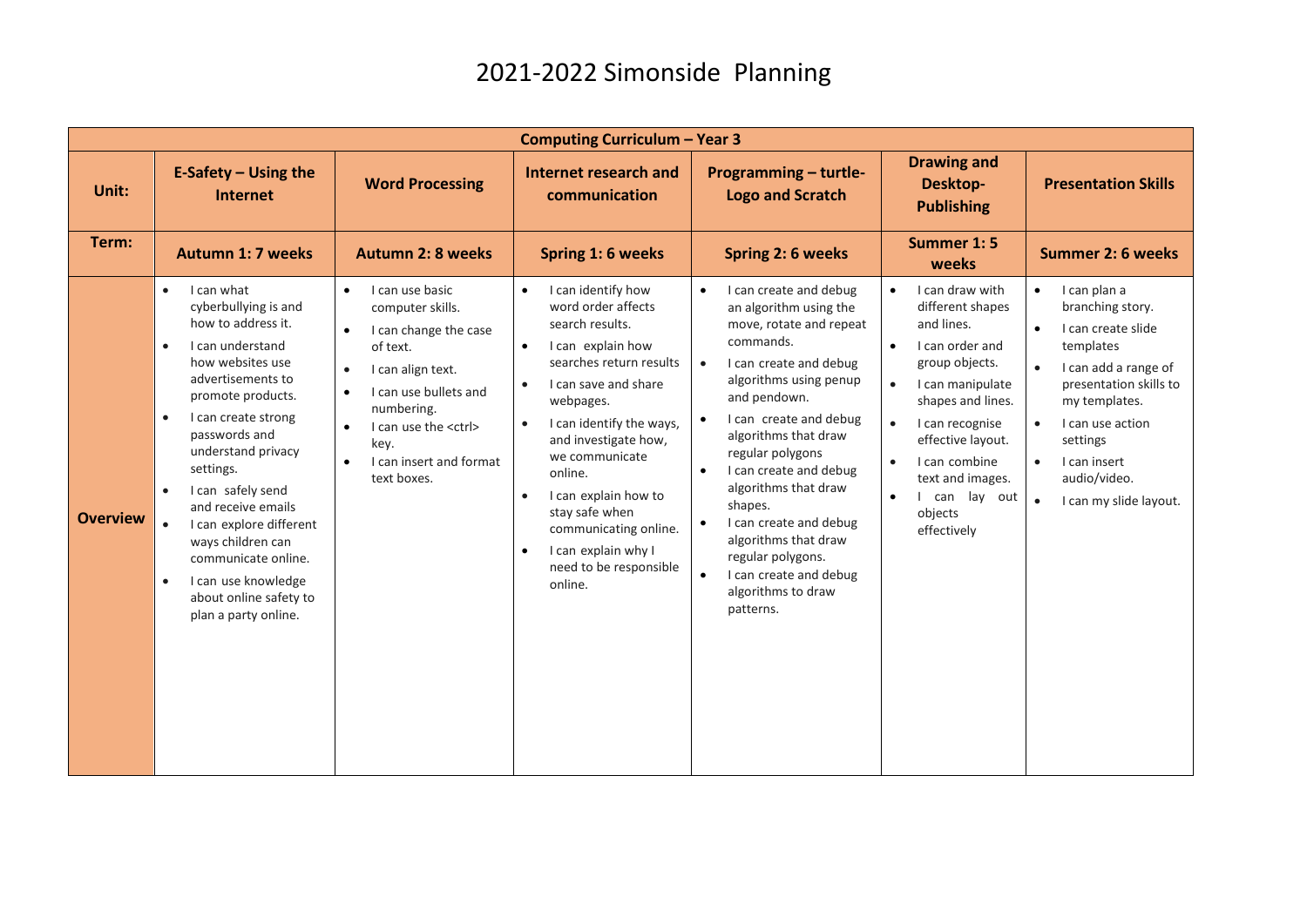| SEMH/PSCHE Curriculum: KS2 Skills - Y3 and Y4<br>Cycle 2                                                                                                                                                                                                                                                                                                                                                                                                                      |                                                                                                                                                                                                                                                                                                                                                                                                                                                                                                                                                                                                                                  |                                                                                                                                                                                                                                                                                                                                                                                                                                                                                                                                                                            |                                                                                                                                                                                                                                                                                                                                                                                                                                                                                                                                                                                                    |                                                                                                                                                                                                                                                                                                                                                                                                                                                   |                                                                                                                                                                                                                                                                                                                                                                                                                                                                                                            |
|-------------------------------------------------------------------------------------------------------------------------------------------------------------------------------------------------------------------------------------------------------------------------------------------------------------------------------------------------------------------------------------------------------------------------------------------------------------------------------|----------------------------------------------------------------------------------------------------------------------------------------------------------------------------------------------------------------------------------------------------------------------------------------------------------------------------------------------------------------------------------------------------------------------------------------------------------------------------------------------------------------------------------------------------------------------------------------------------------------------------------|----------------------------------------------------------------------------------------------------------------------------------------------------------------------------------------------------------------------------------------------------------------------------------------------------------------------------------------------------------------------------------------------------------------------------------------------------------------------------------------------------------------------------------------------------------------------------|----------------------------------------------------------------------------------------------------------------------------------------------------------------------------------------------------------------------------------------------------------------------------------------------------------------------------------------------------------------------------------------------------------------------------------------------------------------------------------------------------------------------------------------------------------------------------------------------------|---------------------------------------------------------------------------------------------------------------------------------------------------------------------------------------------------------------------------------------------------------------------------------------------------------------------------------------------------------------------------------------------------------------------------------------------------|------------------------------------------------------------------------------------------------------------------------------------------------------------------------------------------------------------------------------------------------------------------------------------------------------------------------------------------------------------------------------------------------------------------------------------------------------------------------------------------------------------|
| Autumn 1                                                                                                                                                                                                                                                                                                                                                                                                                                                                      | Autumn 2                                                                                                                                                                                                                                                                                                                                                                                                                                                                                                                                                                                                                         | Spring 1                                                                                                                                                                                                                                                                                                                                                                                                                                                                                                                                                                   | Spring 2                                                                                                                                                                                                                                                                                                                                                                                                                                                                                                                                                                                           | Summer 1                                                                                                                                                                                                                                                                                                                                                                                                                                          | Summer 2                                                                                                                                                                                                                                                                                                                                                                                                                                                                                                   |
| Health and Wellbeing:                                                                                                                                                                                                                                                                                                                                                                                                                                                         | Health and Wellbeing:                                                                                                                                                                                                                                                                                                                                                                                                                                                                                                                                                                                                            | Living in the Wider                                                                                                                                                                                                                                                                                                                                                                                                                                                                                                                                                        | Health and Wellbeing:                                                                                                                                                                                                                                                                                                                                                                                                                                                                                                                                                                              | Relationships:                                                                                                                                                                                                                                                                                                                                                                                                                                    | Relationships:                                                                                                                                                                                                                                                                                                                                                                                                                                                                                             |
|                                                                                                                                                                                                                                                                                                                                                                                                                                                                               | <b>Cross Careers</b>                                                                                                                                                                                                                                                                                                                                                                                                                                                                                                                                                                                                             | <b>World: Cross Careers</b>                                                                                                                                                                                                                                                                                                                                                                                                                                                                                                                                                |                                                                                                                                                                                                                                                                                                                                                                                                                                                                                                                                                                                                    |                                                                                                                                                                                                                                                                                                                                                                                                                                                   |                                                                                                                                                                                                                                                                                                                                                                                                                                                                                                            |
| <b>Britain Y3</b>                                                                                                                                                                                                                                                                                                                                                                                                                                                             | Aiming High Y3                                                                                                                                                                                                                                                                                                                                                                                                                                                                                                                                                                                                                   | <b>Money Matters Y3</b>                                                                                                                                                                                                                                                                                                                                                                                                                                                                                                                                                    | Think Positive Y4                                                                                                                                                                                                                                                                                                                                                                                                                                                                                                                                                                                  | VIP Y4                                                                                                                                                                                                                                                                                                                                                                                                                                            | Growing Up Y4                                                                                                                                                                                                                                                                                                                                                                                                                                                                                              |
| I can describe what it is<br>like to live in Britain.<br>I can talk about what<br>democracy is and<br>understand why it is<br>important.<br>I can talk about what rules<br>and laws are and identify<br>how they help us.<br>I can talk about what<br>liberty means and I can<br>identify the rights of<br>British people.<br>I can describe a diverse<br>society and talk about why<br>it is important.<br>I can explain what being<br>British means to me and<br>to others. | I can identify<br>$\bullet$<br>achievements and suggest<br>how my actions can help<br>me achieve.<br>I can identify personal<br>$\bullet$<br>goals and suggest actions I<br>can take to achieve them.<br>I can explain how a<br>positive learning attitude<br>can help me learn new<br>things.<br>I can identify the skills and<br>$\bullet$<br>attributes needed to do<br>certain jobs.<br>I can understand that<br>gender does not limit us in<br>becoming what we want<br>to be in the future.<br>I can discuss what job I<br>$\bullet$<br>might like to do when I<br>grow up and what skills I<br>will need to achieve this. | I can explain what skills<br>are needed for a range of<br>jobs and why people go to<br>work.<br>I can explain the different<br>ways people pay for<br>things.<br>I can explain ways people<br>$\bullet$<br>can borrow money and<br>discuss some<br>consequences of<br>borrowing.<br>I can explain the<br>differences of things we<br>want and things we need.<br>I can explain why adverts<br>try to influence our<br>spending and why they do<br>this.<br>I can explain ways I can<br>$\bullet$<br>keep a track of what I<br>spend and why it is<br>important to do this. | $\bullet$<br>I can understand that<br>having a positive attitude<br>is good for our mental<br>health.<br>I can recognise and<br>$\bullet$<br>manage positive and<br>negative thoughts<br>effectively<br>I can understand that<br>$\bullet$<br>some changes can be<br>difficult but that there are<br>things we can do to cope.<br>I can use mindfulness<br>$\bullet$<br>techniques to keep calm.<br>I can identify<br>$\bullet$<br>uncomfortable emotions<br>and manage them<br>effectively.<br>I can apply a positive<br>$\bullet$<br>attitude towards learning<br>and take on new<br>challenges. | I can explain why we need<br>$\bullet$<br>new friendships and how<br>to make them.<br>I can create a list of<br>$\bullet$<br>positive actions needed to<br>stay friends with my<br>friends.<br>I can identify my own<br>٠<br>support network.<br>Lcan demonstrate<br>$\bullet$<br>strategies for resolving<br>conflicts.<br>I can identify what<br>$\bullet$<br>bullying is.<br>I can say what to do if<br>$\bullet$<br>someone is being bullied. | I can describe male and<br>female body parts and<br>explain what these are for.<br>I can describe how boys'<br>bodies will change as they<br>go through puberty.<br>I can describe how girls'<br>bodies will change as they<br>go through puberty.<br>I can describe the feelings<br>that some people<br>experience as they grow<br>up.<br>I can understand that<br>there are many different<br>types of relationships and<br>families.<br>I can describe how babies<br>are made and how they<br>are born. |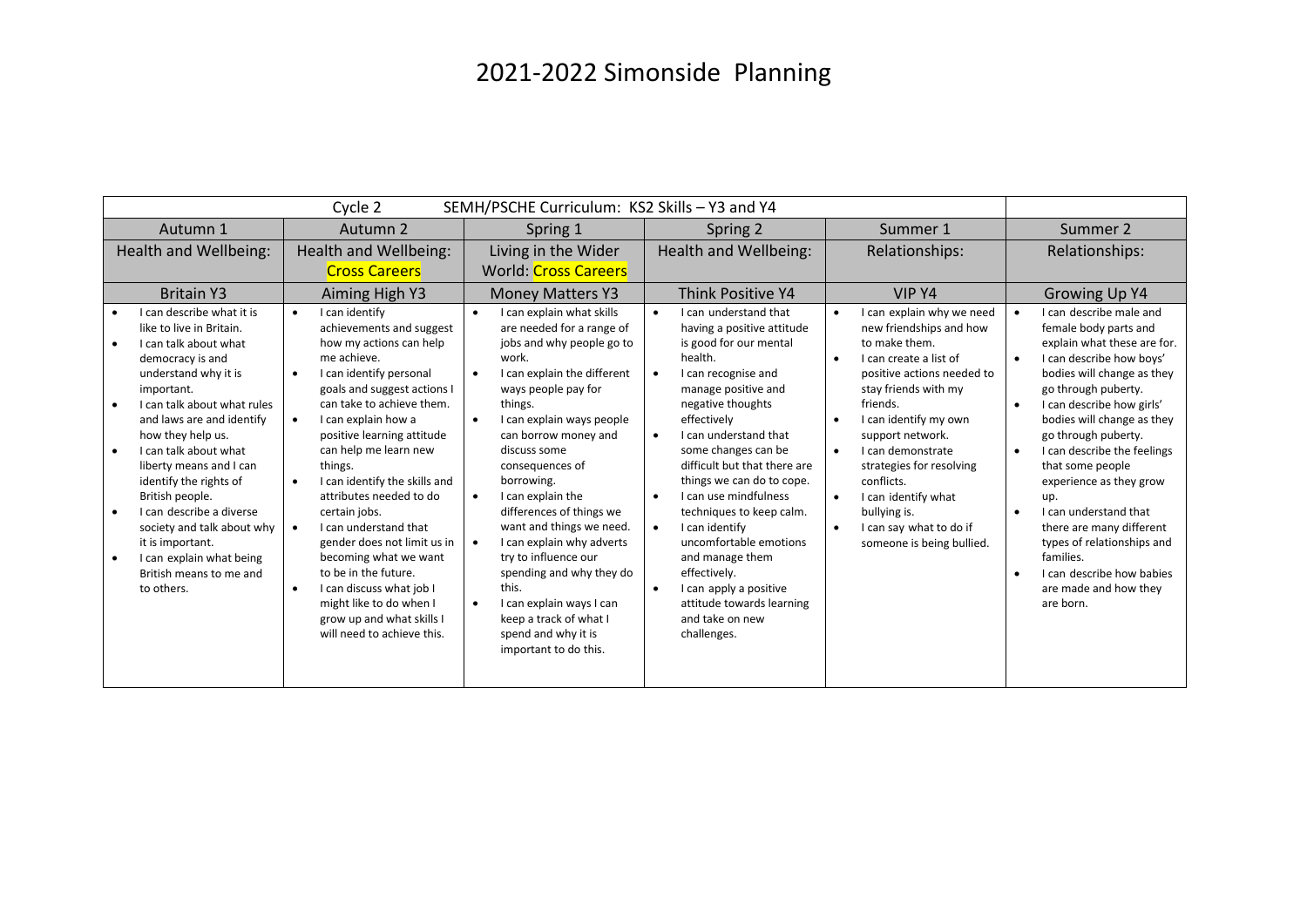| <b>Religious Education Year 3</b> |                                                                                                                                                                                                                                                                                                                             |                                                                                                                                                                                                                                                                                                                                |                                                                                                                                                                                                                                                                                                                                                                     |                                                                                                                                                                                                                                                                                                                                                                                                                                             |                                                                                                                                                                                                                                                                                      |                                                                                                                                                                                                                                                                                                                                                                                                                              |
|-----------------------------------|-----------------------------------------------------------------------------------------------------------------------------------------------------------------------------------------------------------------------------------------------------------------------------------------------------------------------------|--------------------------------------------------------------------------------------------------------------------------------------------------------------------------------------------------------------------------------------------------------------------------------------------------------------------------------|---------------------------------------------------------------------------------------------------------------------------------------------------------------------------------------------------------------------------------------------------------------------------------------------------------------------------------------------------------------------|---------------------------------------------------------------------------------------------------------------------------------------------------------------------------------------------------------------------------------------------------------------------------------------------------------------------------------------------------------------------------------------------------------------------------------------------|--------------------------------------------------------------------------------------------------------------------------------------------------------------------------------------------------------------------------------------------------------------------------------------|------------------------------------------------------------------------------------------------------------------------------------------------------------------------------------------------------------------------------------------------------------------------------------------------------------------------------------------------------------------------------------------------------------------------------|
|                                   | Autumn 1                                                                                                                                                                                                                                                                                                                    | Autumn 2                                                                                                                                                                                                                                                                                                                       | Spring 1                                                                                                                                                                                                                                                                                                                                                            | Spring 2                                                                                                                                                                                                                                                                                                                                                                                                                                    | Summer 1                                                                                                                                                                                                                                                                             | Summer 2                                                                                                                                                                                                                                                                                                                                                                                                                     |
|                                   | This is Me                                                                                                                                                                                                                                                                                                                  | Enterprise                                                                                                                                                                                                                                                                                                                     | World of Work                                                                                                                                                                                                                                                                                                                                                       | <b>Transport and Travel</b>                                                                                                                                                                                                                                                                                                                                                                                                                 | Respecting Rights - World of<br>work                                                                                                                                                                                                                                                 | <b>Practical Work - Transition</b>                                                                                                                                                                                                                                                                                                                                                                                           |
| KS1<br>Overview:                  | I can describe what<br>$\bullet$<br>I am like.<br>I can describe what<br>$\bullet$<br>I am good at and<br>what I enjoy doing.<br>I can explain how to<br>$\bullet$<br>get what I want.<br>I can identify what<br>$\bullet$<br>I am learning from<br>careers.<br>employability,<br>enterprise activities<br>and experiences. | I can show I can use<br>my initiative and be<br>enterprising.<br>I can make<br>considered decisions<br>about saving,<br>spending and giving.<br>I can make plans and<br>decisions carefully.<br>I can make a good<br>$\bullet$<br>impression on other<br>people.<br>I can evidence my<br>skills as part of a<br>group project. | I can give examples<br>of what it means to<br>have a career.<br>I can give examples<br>of what people like<br>and dislike about<br>the work they do.<br>I can describe a<br>local business, how<br>it is run and the<br>products and/or<br>services it provides.<br>I can describe the<br>main types of<br>employment in my<br>area: past, present<br>and emerging. | I can give examples<br>of how I could<br>travel to different<br>work destinations.<br>I can identify local<br>methods of<br>transport and the<br>areas they go to.<br>I can understand<br>$\bullet$<br>the need to pay for<br>transport and<br>factor it into my<br>budget.<br>I can plan a route to<br>$\bullet$<br>and from a place of<br>work.<br>I can understand<br>$\bullet$<br>the role of<br>technology in travel<br>and transport. | I can understand<br>that I have rights.<br>I can recognise the<br>$\bullet$<br>harm caused by<br>stereotyping and<br>discrimination, and<br>the importance of<br>treating people<br>fairly.<br>I can keep myself<br>$\bullet$<br>safe and well when I<br>am learning and<br>playing. | I can identify key<br>qualities and skills<br>employers are<br>looking for.<br>I can identify where<br>to get impartial<br>information and<br>support when I need<br>it - and how to make<br>good use of it.<br>I can compare<br>information about<br>secondary education<br>choices open to me.<br>I can identify ways<br>$\bullet$<br>of making<br>transitions such as<br>the move from<br>primary to<br>secondary school. |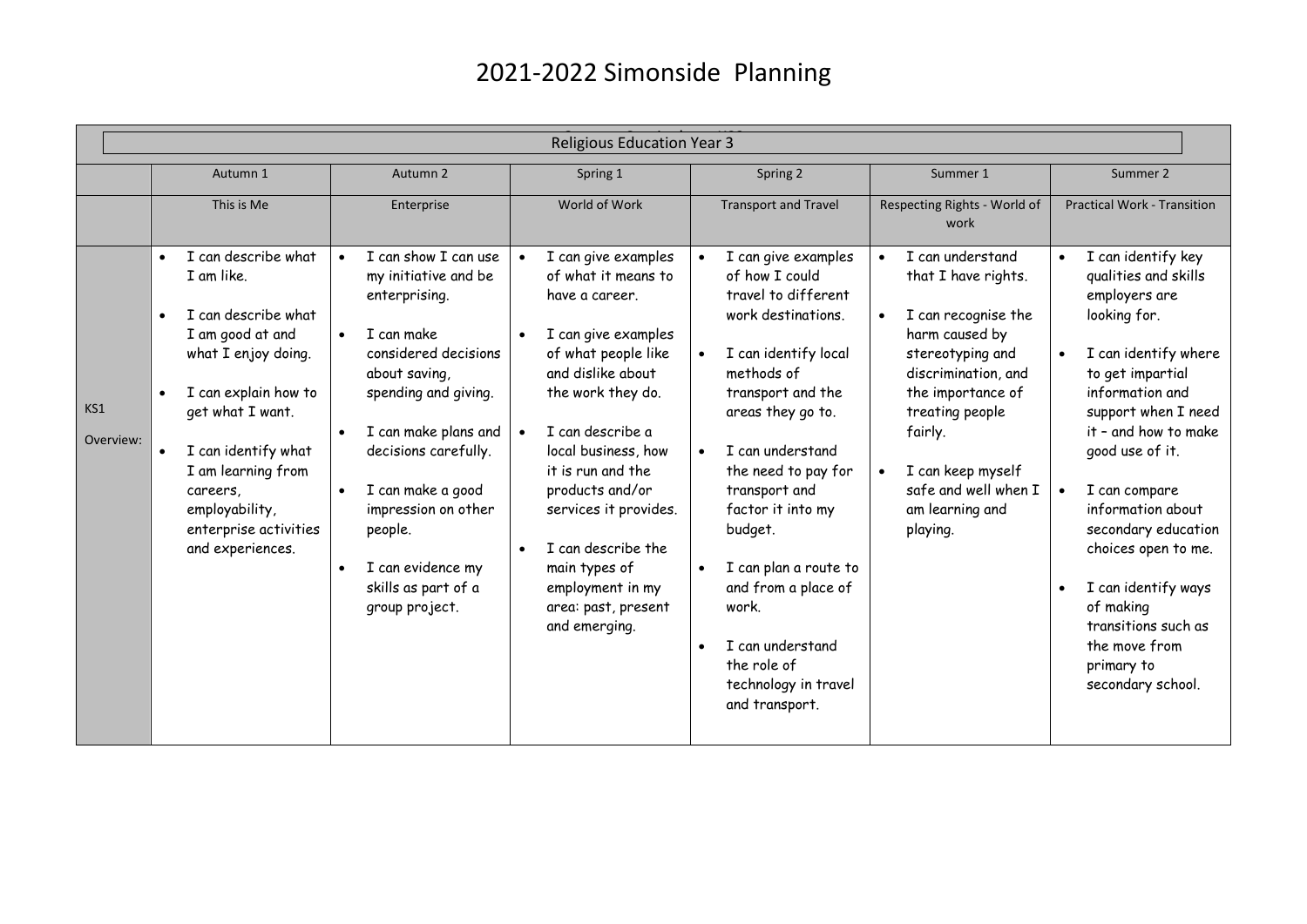| REY3 | Autumn 1                                                                                 | Autumn 2                                                                                                  | Spring 2                                                            | Summer 1                                                                          |  |
|------|------------------------------------------------------------------------------------------|-----------------------------------------------------------------------------------------------------------|---------------------------------------------------------------------|-----------------------------------------------------------------------------------|--|
| Unit | <b>Islam</b>                                                                             | <b>Nativity</b>                                                                                           | <b>Hinduism</b>                                                     | <b>Sikhism</b>                                                                    |  |
|      | can explain where Islam was<br>$\bullet$<br>founded and who founded the<br>Muslim faith. | I can explain where Nazareth is and who<br>Mary and Joseph were.                                          | can explain who founded<br>$\bullet$<br>Hinduism and where.         | can explain who founded<br>Sikhism and where.                                     |  |
|      | I can explain the key beliefs held by<br>Muslims.                                        | I can explain the journey Mary and<br>Joseph went on to Bethlehem.                                        | can explain the main beliefs in<br>$\bullet$<br>Hinduism.           | can explain the main beliefs in<br>Sikhism.                                       |  |
|      | can explain the key features in a<br>Muslim's place of worship.                          | I can explain where Jesus was born and<br>why he was born there.                                          | can explain which places are<br>$\bullet$<br>special to Hindus.     | can explain what makes the<br>$\bullet$<br>Gurdwara a special place for<br>Sikhs. |  |
|      | can name and explain the key<br>Muslim festivals.                                        | I can explain how the shepherds heard<br>about Jesus' birth and the message they<br>told Mary and Joseph. | can name and describe some<br>$\bullet$<br>special Hindu festivals. | can name and describe some<br>special Sikh festivals.                             |  |
|      | I can explain what the Muslim holy<br>book is and how it is used.                        | I can retell the story of the wise men.                                                                   | can explain that Hindus have<br>٠<br>multiple holy books.           | can explain what the Sikh holy<br>$\bullet$<br>book is and how it is used.        |  |
|      | can recognise the main symbol<br>associated with Islam.                                  | I can explain why King Herod wanted to<br>find Jesus and how Jesus managed to<br>stay safe.               | can name and explain the<br>$\bullet$<br>meanings of Hindu symbols. | I can name and explain the<br>$\bullet$<br>meanings of Sikh symbols.              |  |
|      |                                                                                          |                                                                                                           |                                                                     |                                                                                   |  |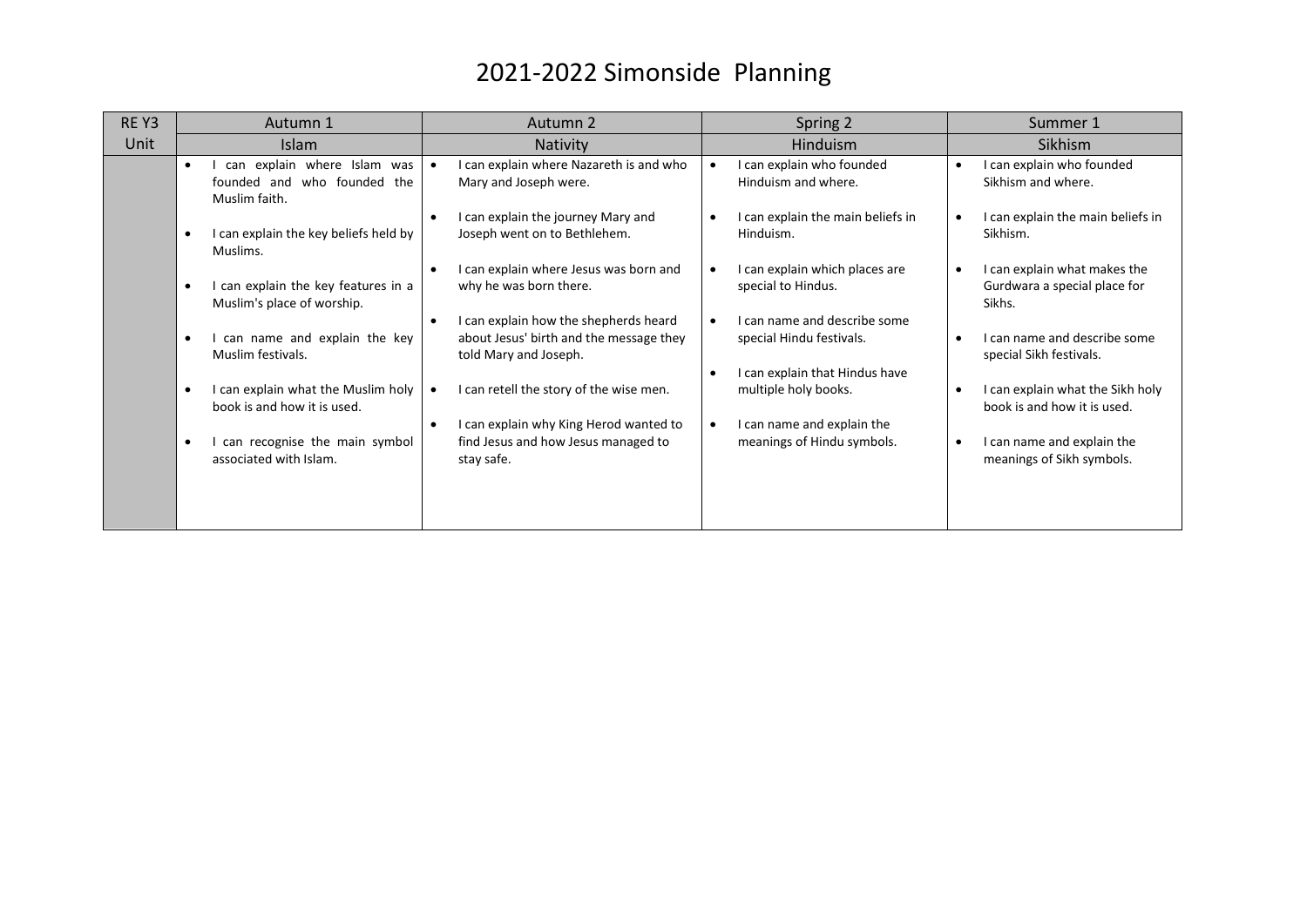| <b>Cycle B</b>  | What's it like in<br>Whitby?                                                                                                                                                                                                                                                                                                                                                                                                                                                                                                                 | <b>World War II</b>                                                                                                                                                                                                                                                                                                                                                                                                                                                                                                                                                                                                                                                                                                              | Peace                                                                                                                                                                                                                                                                                                                                                                                                                                                                      | <b>Crime and Punishment</b>                                                                                                                                                                                                                                                                                                                                                                                                                                                                                                                                                                                                                                                                                                                                                                                                                                                                                                   | <b>Respecting Rights</b>                                                                                                                                                                                                                                                                                                                                                                                                                                                                                                                                                                                                                                                                                                                                                                                                  | <b>Changing World</b>                                                                                                                                                                                                                                                                                                                                                                                                                                                                                                                                                                                                                                                                                                                                                                                                                                                 |
|-----------------|----------------------------------------------------------------------------------------------------------------------------------------------------------------------------------------------------------------------------------------------------------------------------------------------------------------------------------------------------------------------------------------------------------------------------------------------------------------------------------------------------------------------------------------------|----------------------------------------------------------------------------------------------------------------------------------------------------------------------------------------------------------------------------------------------------------------------------------------------------------------------------------------------------------------------------------------------------------------------------------------------------------------------------------------------------------------------------------------------------------------------------------------------------------------------------------------------------------------------------------------------------------------------------------|----------------------------------------------------------------------------------------------------------------------------------------------------------------------------------------------------------------------------------------------------------------------------------------------------------------------------------------------------------------------------------------------------------------------------------------------------------------------------|-------------------------------------------------------------------------------------------------------------------------------------------------------------------------------------------------------------------------------------------------------------------------------------------------------------------------------------------------------------------------------------------------------------------------------------------------------------------------------------------------------------------------------------------------------------------------------------------------------------------------------------------------------------------------------------------------------------------------------------------------------------------------------------------------------------------------------------------------------------------------------------------------------------------------------|---------------------------------------------------------------------------------------------------------------------------------------------------------------------------------------------------------------------------------------------------------------------------------------------------------------------------------------------------------------------------------------------------------------------------------------------------------------------------------------------------------------------------------------------------------------------------------------------------------------------------------------------------------------------------------------------------------------------------------------------------------------------------------------------------------------------------|-----------------------------------------------------------------------------------------------------------------------------------------------------------------------------------------------------------------------------------------------------------------------------------------------------------------------------------------------------------------------------------------------------------------------------------------------------------------------------------------------------------------------------------------------------------------------------------------------------------------------------------------------------------------------------------------------------------------------------------------------------------------------------------------------------------------------------------------------------------------------|
|                 | Geography                                                                                                                                                                                                                                                                                                                                                                                                                                                                                                                                    | <b>History</b>                                                                                                                                                                                                                                                                                                                                                                                                                                                                                                                                                                                                                                                                                                                   | <b>Religious Education</b>                                                                                                                                                                                                                                                                                                                                                                                                                                                 | <b>History</b>                                                                                                                                                                                                                                                                                                                                                                                                                                                                                                                                                                                                                                                                                                                                                                                                                                                                                                                | <b>PSHCE</b>                                                                                                                                                                                                                                                                                                                                                                                                                                                                                                                                                                                                                                                                                                                                                                                                              | Geography                                                                                                                                                                                                                                                                                                                                                                                                                                                                                                                                                                                                                                                                                                                                                                                                                                                             |
| Term:           | Autumn (1)                                                                                                                                                                                                                                                                                                                                                                                                                                                                                                                                   | Autumn (2)                                                                                                                                                                                                                                                                                                                                                                                                                                                                                                                                                                                                                                                                                                                       | Spring (1)                                                                                                                                                                                                                                                                                                                                                                                                                                                                 | Spring (2)                                                                                                                                                                                                                                                                                                                                                                                                                                                                                                                                                                                                                                                                                                                                                                                                                                                                                                                    | Summer (1)                                                                                                                                                                                                                                                                                                                                                                                                                                                                                                                                                                                                                                                                                                                                                                                                                | Summer (2)                                                                                                                                                                                                                                                                                                                                                                                                                                                                                                                                                                                                                                                                                                                                                                                                                                                            |
| <b>Overview</b> | I can identify<br>$\bullet$<br>Whitby and its<br>major features.<br>I can compare<br>$\bullet$<br>the physical<br>geography of<br>Whitby with that<br>of my own area.<br>I can identify<br>$\bullet$<br>Whitby and its<br>major features.<br>I can compare<br>$\bullet$<br>the human<br>geography of<br>Whitby with that<br>of my own area.<br>I can create a<br>$\bullet$<br>travel guide for a<br>trip to Whitby.<br>I can compare<br>$\bullet$<br>the physical and<br>human features<br>of Whitby with<br>those of the area<br>I live in. | I can explain why<br>World War II began,<br>know the main<br>countries involved and<br>order key events on a<br>timeline.<br>I can describe how<br>$\bullet$<br>people on the home<br>front contributed to the<br>war effort during World<br>War II.<br>I can describe the roles<br>$\bullet$<br>and responsibilities of<br>the armed forces<br>during World War II.<br>I can describe events<br>$\bullet$<br>of the Battle of Britain<br>and explain why it was<br>a turning point in the<br>war.<br>I can describe what<br>people did for<br>entertainment during<br>wartime Britain.<br>I can describe how and<br>$\bullet$<br>why World War II<br>events are<br>commemorated and<br>plan a commemorative<br>event of my own. | I can explain how<br>different religions<br>view peace.<br>I can state the<br>$\bullet$<br>similarities and<br>differences between<br>each religion's views<br>on peace.<br>I can explain how<br>$\bullet$<br>some religions use<br>'inner peace' to find<br>peace and I can<br>reflect on this<br>technique.<br>I can explain how<br>$\bullet$<br>religions focus on<br>community cohesion<br>to bring about peace.<br>I can recognise key<br>$\bullet$<br>peace symbols. | I understand some of the<br>terms used in crime and<br>punishment.<br>I can find out about what<br>$\bullet$<br>the Romans believed<br>about crime and<br>punishment.<br>I can find out about how<br>$\bullet$<br>the legal system worked in<br>Anglo-Saxon Britain.<br>I can compare both<br>$\bullet$<br>modern British and<br>Roman justice system<br>with that of the Anglo-<br>Saxons.<br>I can find out about<br>$\bullet$<br>different punishment<br>methods that were<br>popular during the Tudor<br>period.<br>I can find out about the life<br>$\bullet$<br>of Dick Turpin based on<br>historical sources.<br>I can understand the<br>$\bullet$<br>experiences of Victorian<br>prisoners.<br>I can reflect on what I<br>$\bullet$<br>have learnt about the<br>history of crime and<br>punishment in Britain.<br>I can compare modern<br>$\bullet$<br>crime prevention and<br>detection with methods of<br>the past. | I understand what rights are<br>$\bullet$<br>and that all people share the<br>same rights.<br>$\bullet$<br>I understand what the<br>$\bullet$<br>Universal Declaration of<br>Human Rights is and why it is<br>important.<br>I understand what the<br>$\bullet$<br>Declaration of the Rights of the<br>Child is and why it is important.<br>$\bullet$<br>I can explain what democracy<br>$\bullet$<br>is and how this relates to rules<br>and human rights.<br>$\bullet$<br>$\bullet$<br>I understand that human rights<br>are not dependent on<br>responsibilities.<br>$\bullet$<br>$\bullet$<br>I can explain why it is<br>important to respect the rights<br>of others and understand why<br>it is important.<br>$\bullet$<br>I understand how stereotypes<br>$\bullet$<br>can stop people's human<br>rights being met. | I can explain how water and<br>$\bullet$<br>weather can change the<br>landscape.<br>I understand how coastal<br>$\bullet$<br>features are formed.<br>I can identify coastal features<br>$\bullet$<br>of the UK.<br>I can explain how water and<br>$\bullet$<br>weather can change<br>coastlines.<br>$\bullet$<br>I can give examples of how<br>the UK coastline has<br>changed over time.<br>I can explain how the make-<br>$\bullet$<br>up of the United Kingdom<br>has changed over time.<br>I can explain how the<br>$\bullet$<br>international borders of<br>Europe have changed over<br>time.<br>I can explain how and why<br>$\bullet$<br>landscapes change over<br>time.<br>I can predict how physical<br>factors might change the<br>landscape in the future.<br>I can predict how human<br>$\bullet$<br>factors might change the<br>landscape in the future. |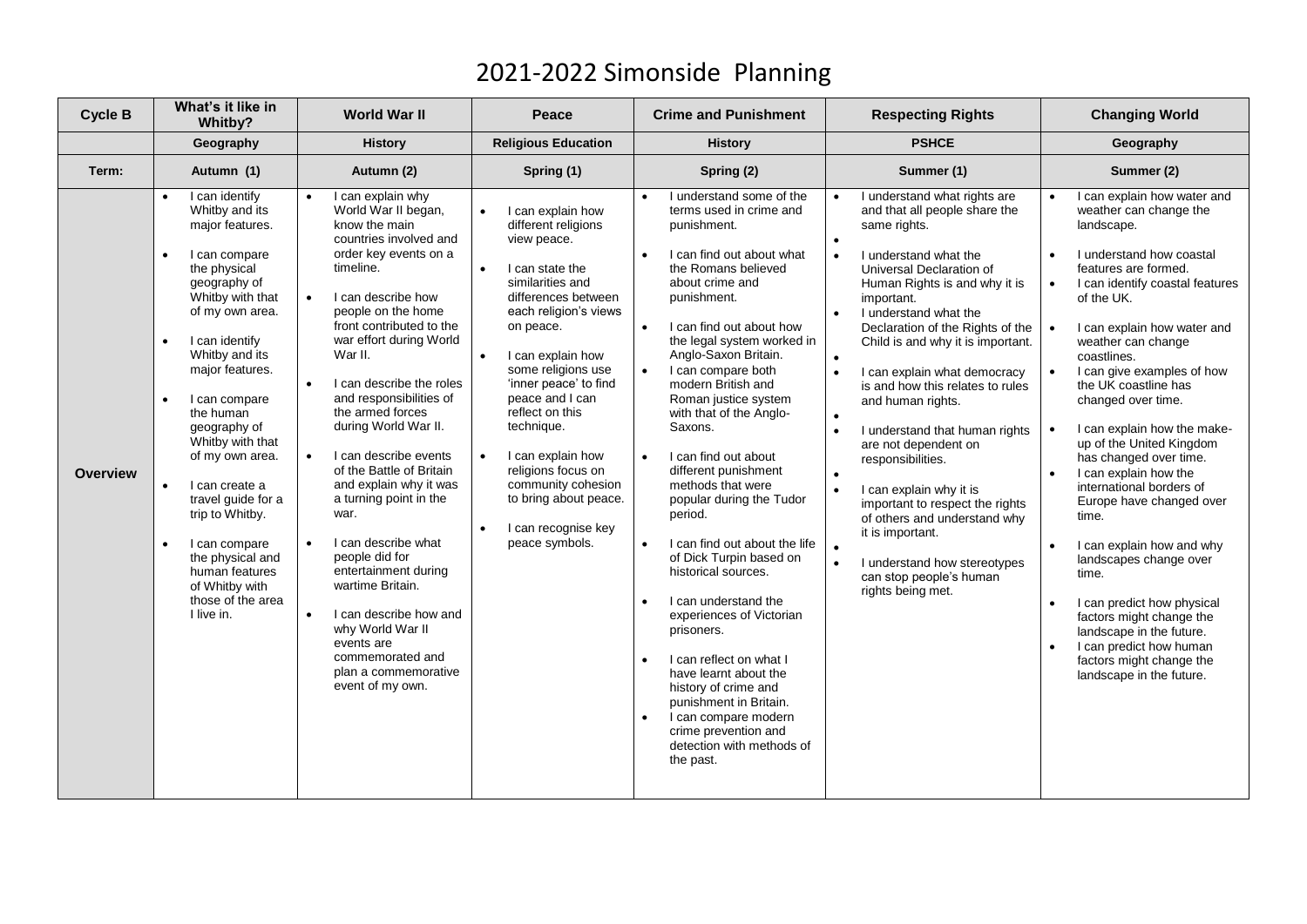| <b>ART</b> |                                   |                                  |                     |  |
|------------|-----------------------------------|----------------------------------|---------------------|--|
|            | <b>Spring</b><br>Autumn<br>Summer |                                  |                     |  |
| Unit       | <b>Autumn LKS2</b>                | <b>Fruit and Vegetables LKS2</b> | <b>Insects LKS2</b> |  |